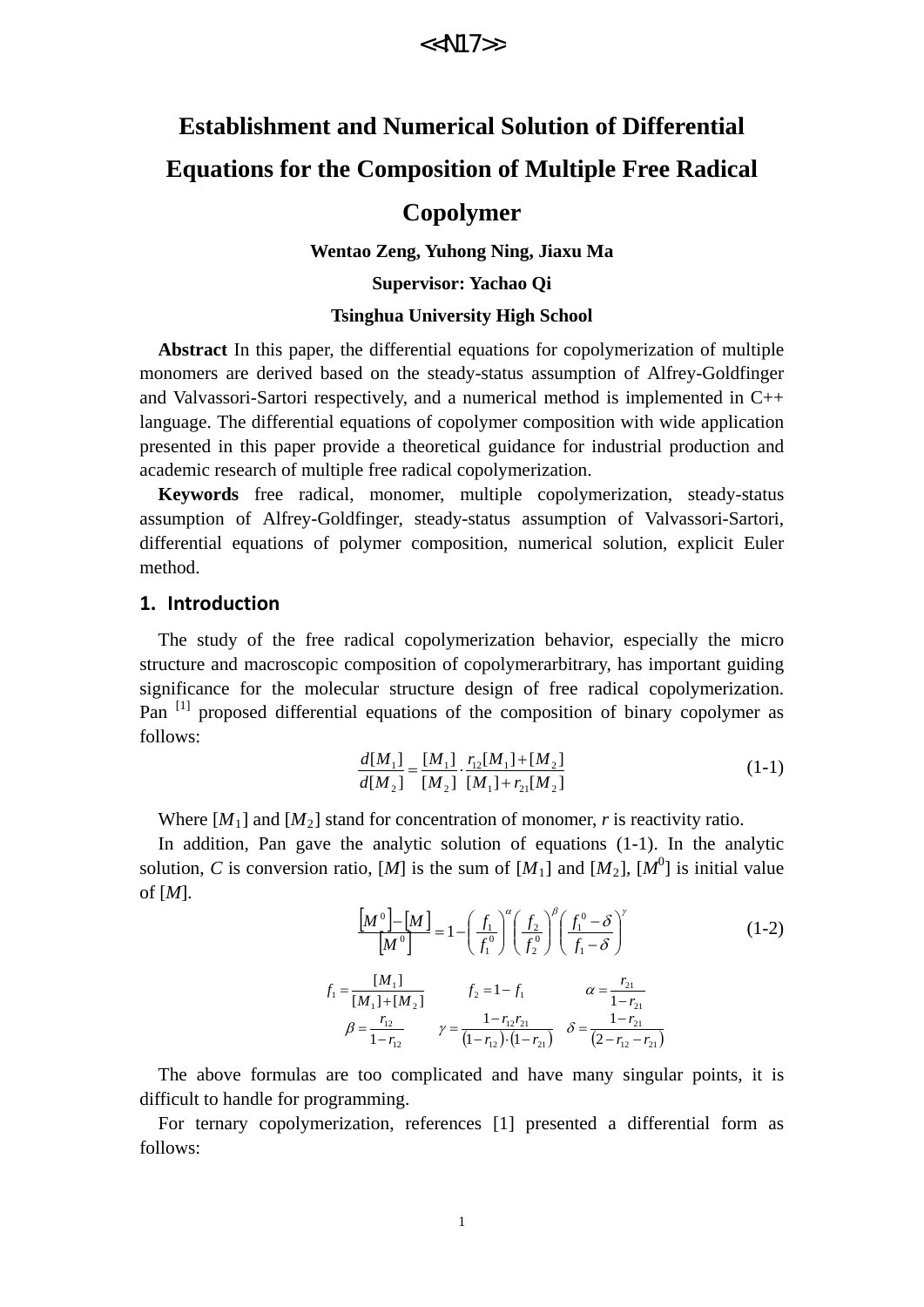$$
d[M_1]/d[M_2]/d[M_3] =
$$
  
\n
$$
[M_1] \cdot \left( \frac{[M_1]}{r_{31}r_{21}} + \frac{[M_2]}{r_{21}r_{32}} + \frac{[M_3]}{r_{13}r_{23}} \right) \cdot \left( [M_1] + \frac{[M_2]}{r_{12}} + \frac{[M_3]}{r_{13}} \right) /
$$
  
\n
$$
[M_2] \cdot \left( \frac{[M_1]}{r_{12}r_{31}} + \frac{[M_2]}{r_{12}r_{32}} + \frac{[M_3]}{r_{32}r_{13}} \right) \cdot \left( \frac{[M_1]}{r_{21}} + [M_2] + \frac{[M_3]}{r_{23}} \right) /
$$
  
\n
$$
[M_3] \cdot \left( \frac{[M_1]}{r_{13}r_{21}} + \frac{[M_2]}{r_{23}r_{12}} + \frac{[M_3]}{r_{13}r_{23}} \right) \cdot \left( \frac{[M_1]}{r_{31}} + \frac{[M_2]}{r_{32}} + [M_3] \right)
$$
\n(1-3)

Since the formula derivation process is too complicated, there is no research on the differential equations and the corresponding numerical solution for the composition beyond ternary copolymer in literature.

In this paper, the differential equations for the composition of quaternary copolymer are derived based on the steady-status assumption of Alfrey-Goldfinger $^{[1]}$ and the steady-status hypothesis of Valvassori-Sartori $[1]$ , and a generalized result can be applied to copolymerization of arbitrary monomers. A numerical algorithm is implemented in C++ language.

#### **2. Differential equations for quaternary copolymerization**

In quaternary copolymerization, ignoring the penultimate effect, there are four chain initiation reactions, sixteen chain propagation reactions and twelve chain termination reactions. The reaction equations and rate formulas of chain propagation are listed as follows:

$$
M_{1}^{+} + M_{1} \rightarrow MM_{1}^{+} \quad R_{11} = k_{11} [M_{1}^{+}] \cdot [M_{1}] \qquad M_{1}^{+} + M_{3} \rightarrow MM_{3}^{+} \quad R_{13} = k_{13} [M_{1}^{+}] \cdot [M_{3}]
$$
\n
$$
M_{2}^{+} + M_{1} \rightarrow MM_{1}^{+} \quad R_{21} = k_{21} [M_{2}^{+}] \cdot [M_{1}] \qquad M_{2}^{+} + M_{3} \rightarrow MM_{3}^{+} \quad R_{23} = k_{23} [M_{2}^{+}] \cdot [M_{3}]
$$
\n
$$
M_{3}^{+} + M_{1} \rightarrow MM_{1}^{+} \quad R_{31} = k_{31} [M_{3}^{+}] \cdot [M_{1}] \qquad M_{3}^{+} + M_{3} \rightarrow MM_{3}^{+} \quad R_{33} = k_{33} [M_{3}^{+}] \cdot [M_{3}]
$$
\n
$$
M_{4}^{+} + M_{1} \rightarrow MM_{1}^{+} \quad R_{41} = k_{41} [M_{4}^{+}] \cdot [M_{1}] \qquad M_{4}^{+} + M_{3} \rightarrow MM_{3}^{+} \quad R_{43} = k_{43} [M_{4}^{+}] \cdot [M_{3}]
$$
\n
$$
M_{1}^{+} + M_{2} \rightarrow MM_{2}^{+} \quad R_{12} = k_{12} [M_{1}^{+}] \cdot [M_{2}] \qquad M_{1}^{+} + M_{4} \rightarrow MM_{4}^{+} \quad R_{14} = k_{14} [M_{1}^{+}] \cdot [M_{4}]
$$
\n
$$
M_{2}^{+} + M_{2} \rightarrow MM_{2}^{+} \quad R_{22} = k_{22} [M_{2}^{+}] \cdot [M_{2}] \qquad M_{3}^{+} + M_{4} \rightarrow MM_{4}^{+} \quad R_{24} = k_{24} [M_{2}^{+}] \cdot [M_{4}]
$$
\n
$$
M_{3}^{+} + M_{2} \rightarrow MM_{2}^{+} \quad R_{32} = k_{32} [M_{3}^{+}] \cdot [M_{2}] \qquad M_{3}^{+} + M_{4} \rightarrow MM_{4}^{+} \quad R_{34} = k_{34} [M_{3}^{+
$$

Where,

*Rij*: reaction rate

 $k_{ii}$ : reaction rate constant

[*Mi*.]: concentration of free radical *Mi*.

 $[M_i]$ : concentration of monomer  $M_i$ 

The equations for reaction rate of four monomers, also known as disappearing rate of monomers is as follows: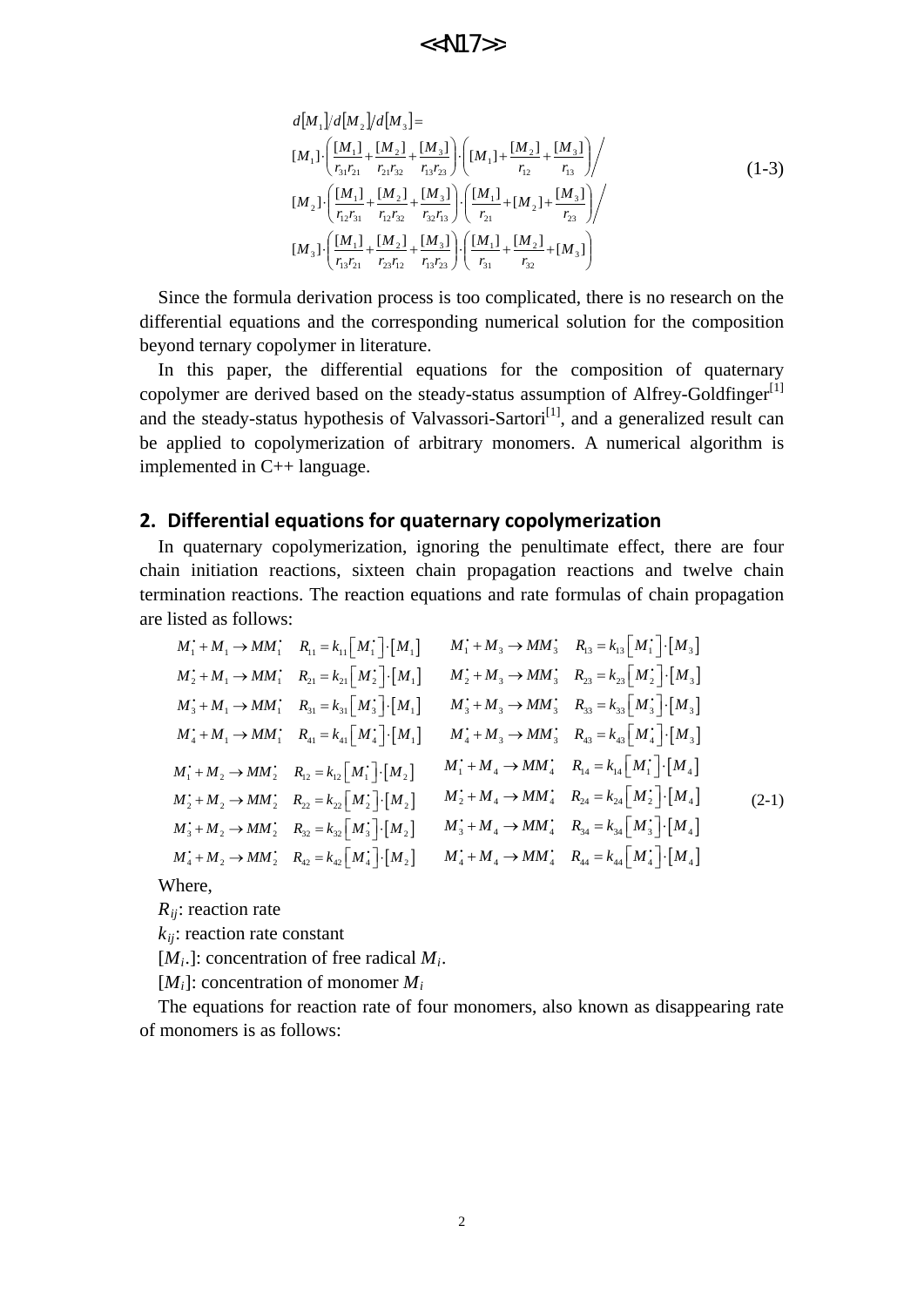$$
\frac{d[M_1]}{dt} = -(R_{11} + R_{21} + R_{31} + R_{41})
$$
\n
$$
\frac{d[M_2]}{dt} = -(R_{12} + R_{22} + R_{32} + R_{42})
$$
\n
$$
\frac{d[M_3]}{dt} = -(R_{13} + R_{23} + R_{33} + R_{43})
$$
\n
$$
\frac{d[M_4]}{dt} = -(R_{14} + R_{24} + R_{34} + R_{44})
$$
\n(2-2)

Here, *dt* is differential of time *t*.

 $\hat{i}_{ij} = \frac{n_{ii}}{k_{ii}}$ 

There are 12 reactivity ratios which are defined in a matrix:

$$
r = \begin{pmatrix} 1 & r_{12} & r_{13} & r_{14} \\ r_{21} & 1 & r_{23} & r_{24} \\ r_{31} & r_{32} & 1 & r_{34} \\ r_{41} & r_{42} & r_{43} & 1 \end{pmatrix}
$$
 (2-3)

Where  $\mathbf{v}_{ij}$  $r_{ij} = \frac{k_j}{l}$ 

According to steady-status assumption in Alfrey-Goldfinger's method<sup>[1]</sup>, four equations can be obtained. Among these equations, only three is independent. So, three concentrations free radicals can be eliminated by using these equations

 $$ 

$$
R_{11} + R_{12} + R_{13} + R_{14} = R_{11} + R_{21} + R_{31} + R_{41}
$$
  
\n
$$
R_{21} + R_{22} + R_{23} + R_{24} = R_{12} + R_{22} + R_{32} + R_{42}
$$
  
\n
$$
R_{31} + R_{32} + R_{33} + R_{34} = R_{13} + R_{23} + R_{33} + R_{43}
$$
  
\n
$$
R_{41} + R_{42} + R_{43} + R_{44} = R_{14} + R_{24} + R_{34} + R_{44}
$$
\n(2-4)

The differential equations can be derived from the known conditions (2-1), (2-2), (2-3) and (2-4): 1) All reaction rate constants in equations (2-1) can be eliminated except  $k_{11}$ ,  $k_{22}$ ,  $k_{33}$  and  $k_{44}$  when reactivity ratio table (2-3) was substituted into equations (2-1), 2) The concentration of three free radicals can be calculated by steady-status assumption (2-4), the results was put into equations (2-1), 3) The embryonic form of differential equations can generated by introducing (2-1) into (2-2), 4) Extract the common variables and represent them by a function  $\alpha$ , 5) The equations can be further organized and simplified.

The instantaneous composition of the quaternary copolymer in vector form satisfy equations (2-5):

$$
\frac{dM}{dt} = \alpha \cdot \frac{\begin{bmatrix} [M_{1}] \cdot \begin{Bmatrix} [M_{1}] \cdot r_{11} + [M_{2}] \cdot r_{21} \cdot r_{32} \cdot r_{42} + \frac{[M_{3}]}{r_{31} \cdot r_{23} \cdot r_{43}} + \frac{[M_{4}]}{r_{41} \cdot r_{24} \cdot r_{34}} \end{Bmatrix} \cdot \begin{Bmatrix} [M_{1}] + [M_{2}] \cdot [M_{3}] + [M_{4}] \cdot r_{12} \cdot \frac{[M_{1}]}{r_{12}} + \frac{[M_{4}]}{r_{13}} \end{Bmatrix}}{\begin{bmatrix} [M_{1}] \cdot \begin{Bmatrix} r_{11} \cdot r_{31} \cdot r_{31} \cdot r_{31} \cdot r_{32} \cdot r_{42} + \frac{[M_{2}]}{r_{13} \cdot r_{32} \cdot r_{43}} + \frac{[M_{4}]}{r_{14} \cdot r_{42} \cdot r_{34}} \end{Bmatrix} \cdot \begin{Bmatrix} [M_{1}] \cdot [M_{2}] \cdot [M_{3}] \cdot [M_{4}] \cdot [M_{5}] \cdot [M_{6}] \cdot [M_{7}] \cdot [M_{7}] \end{Bmatrix}}{\begin{bmatrix} [M_{3}] \cdot \begin{Bmatrix} [M_{1}] \cdot r_{13} \cdot r_{14} + \frac{[M_{2}]}{r_{12} \cdot r_{32} \cdot r_{42}} + \frac{[M_{3}]}{r_{13} \cdot r_{32} \cdot r_{43}} + \frac{[M_{4}]}{r_{14} \cdot r_{42} \cdot r_{34}} \end{Bmatrix} \cdot \begin{Bmatrix} [M_{1}] \cdot [M_{2}] \cdot [M_{3}] \cdot [M_{4}] \cdot [M_{5}] \cdot [M_{6}] \cdot [M_{7}] \cdot [M_{7}] \cdot [M_{8}] \end{Bmatrix}}{\begin{bmatrix} [M_{4}] \cdot \begin{Bmatrix} [M_{1}] \cdot \begin{Bmatrix} [M_{1}] \cdot r_{31} \cdot r_{31} \cdot r_{41} + \frac{[M_{2}]}{r_{12} \cdot r_{23} \cdot r_{42}} + \frac{[M_{3}]}{r_{13} \cdot r_{23} \cdot r_{34}} + \frac{[M_{4}]}{r_{14} \cdot r_{24}
$$

Where *dM* is defined as: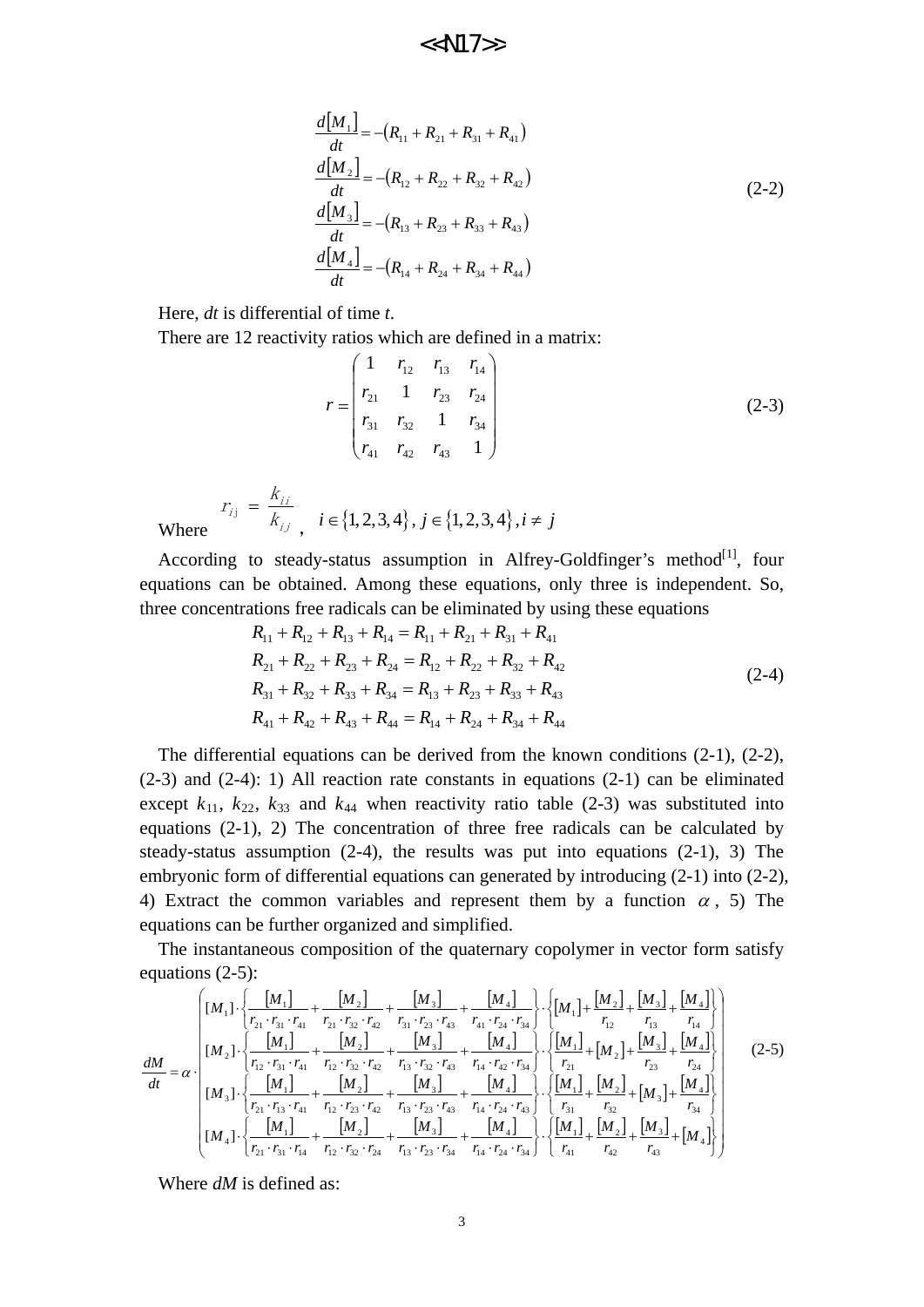$$
dM = (d[M_1] \quad d[M_2] \quad d[M_3] \quad d[M_4] \quad
$$

And  $\alpha$  is a function:

$$
\alpha = f([M_1 \cdot], K_{11}, K_{22}, K_{33}, K_{44}, [M_1], [M_2], [M_3], [M_4])
$$

If extent of reaction is introduced as a variable, equations (2-5) could be simplified and expressed without time parameter *t*, for all vector components have a factor of function  $\alpha$  which could be eliminated. Take function  $\alpha$  as a normalized coefficient, there's no need to derive its explicit expression, because formula (2-5) can be applied to program directly without the explicit form of  $\alpha$ . So the further discussion about  $\alpha$  isn't necessary.

The steady-status assumption of Valvassori-Sartori<sup>[1]</sup> is given below.

$$
R_{12} = R_{21} \t R_{13} = R_{31} \t R_{14} = R_{41}
$$
  
\n
$$
R_{23} = R_{32} \t R_{24} = R_{42}
$$
  
\n
$$
R_{34} = R_{43}
$$
 (2-6)

Under this assumption, the instantaneous composition of the quaternary copolymer in vector form are obtained:

$$
\frac{dM}{dt} = \alpha \cdot \frac{\begin{bmatrix} [M_{1}] \cdot \left\{ [M_{1}] + \frac{[M_{2}]}{r_{12}} + \frac{[M_{3}]}{r_{13}} + \frac{[M_{4}]}{r_{14}} \right\} \\ [M_{2}] \cdot \left\{ \frac{r_{21}}{r_{12}} \right\} \cdot \left\{ \frac{[M_{1}]}{r_{21}} + [M_{2}] + \frac{[M_{3}]}{r_{23}} + \frac{[M_{4}]}{r_{24}} \right\} \\ [M_{3}] \cdot \left\{ \frac{r_{31}}{r_{13}} \right\} \cdot \left\{ \frac{[M_{1}]}{r_{31}} + \frac{[M_{2}]}{r_{32}} + [M_{3}] + \frac{[M_{4}]}{r_{34}} \right\} \\ [M_{4}] \cdot \left\{ \frac{r_{41}}{r_{14}} \right\} \cdot \left\{ \frac{[M_{1}]}{r_{41}} + \frac{[M_{2}]}{r_{42}} + \frac{[M_{3}]}{r_{43}} + [M_{4}] \right\} \end{bmatrix} \tag{2-7}
$$

In formula (2-5) and (2-7), the meaning of  $\alpha$  remains unchanged, the expressions of  $\alpha$  are different.

## **3. General differential equations of copolymerization of multiple monomers**

#### **3.1 Differential equations with differential of time**

In order to derive the equations which are easy to be solved by computer for multiple copolymerization, formula (2-5) should be more symmetrical. A new notation is introduced as following.

$$
r_{ii} = \frac{k_{ii}}{k_{ii}} = 1, (i = 1, 2, 3, 4)
$$

#### Then formula (2-5) has a novel form:

$$
\frac{dM}{dt} = \alpha \cdot \begin{bmatrix} [M_{1}] \cdot \begin{bmatrix} \frac{r_{11}}{r_{11}} \end{bmatrix} \cdot \frac{[M_{1}]}{r_{11} \cdot r_{21} \cdot r_{31} \cdot r_{41}} + \frac{(r_{12}}{r_{21}}) \cdot \frac{[M_{2}]}{r_{12} \cdot r_{22} \cdot r_{32} \cdot r_{42}} + \frac{(r_{13}}{r_{31}}) \cdot \frac{[M_{3}]}{r_{13} \cdot r_{23} \cdot r_{33} \cdot r_{43}} + \frac{(r_{14}}{r_{41}}) \cdot \frac{[M_{4}]}{r_{14} \cdot r_{24} \cdot r_{34} \cdot r_{44}} + \frac{(r_{14}}{r_{11}}) \cdot \frac{[M_{4}]}{r_{14} \cdot r_{24} \cdot r_{34} \cdot r_{44}} + \frac{(r_{15}}{r_{12}}) \cdot \frac{[M_{1}]}{r_{11} \cdot r_{21} \cdot r_{31} \cdot r_{41}} + \frac{(r_{22}}{r_{22}}) \cdot \frac{[M_{2}]}{r_{12} \cdot r_{22} \cdot r_{32} \cdot r_{42}} + \frac{(r_{23}}{r_{33}}) \cdot \frac{[M_{3}]}{r_{13} \cdot r_{23} \cdot r_{33} \cdot r_{43}} + \frac{(r_{24}}{r_{24}}) \cdot \frac{[M_{4}]}{r_{14} \cdot r_{24} \cdot r_{34} \cdot r_{44}} + \frac{(r_{25}}{r_{23}}) \cdot \frac{[M_{5}]}{r_{15} \cdot r_{22} \cdot r_{32} \cdot r_{42}} + \frac{(r_{23}}{r_{33}}) \cdot \frac{[M_{3}]}{r_{13} \cdot r_{23} \cdot r_{33} \cdot r_{43}} + \frac{(r_{24}}{r_{42}}) \cdot \frac{[M_{4}]}{r_{14} \cdot r_{24} \cdot r_{34} \cdot r_{44}} + \frac{(r_{24}}{r_{24}}) \cdot \frac{[M_{4}]}{r_{14} \cdot r_{24} \cdot r_{34} \cdot r_{44}} + \frac{(r_{25}}{r_{23}}) \cdot \frac{[
$$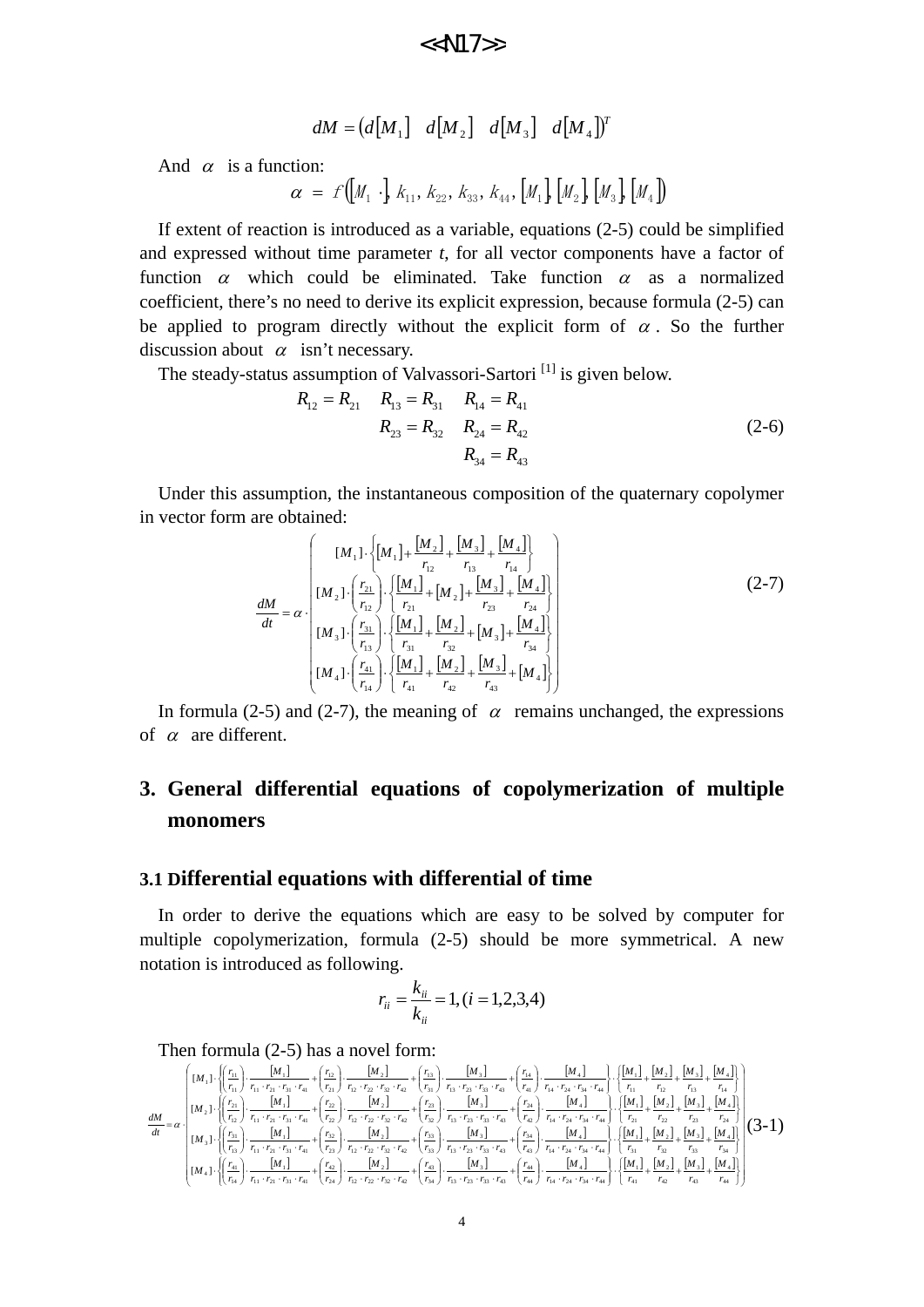Based on the above formulas, the general differential equations of copolymerization of multiple monomers are discussed in detail in the following.

In copolymerization of multiple monomers, ignoring the penultimate effect, there are n reactions of chain initiation,  $n^2$  reactions of chain propagation and  $n(n-1)$ reactions of chain termination. There are  $n(n-1)$  reactivity ratios which are shown in a matrix:

$$
r = \begin{pmatrix} r_{11} & r_{12} & \dots & r_{1j} & \dots & r_{1n} \\ r_{21} & r_{22} & \dots & r_{2j} & \dots & r_{2n} \\ \dots & \dots & \dots & \dots & \dots \\ r_{i1} & r_{i2} & \dots & r_{ij} & \dots & r_{in} \\ \dots & \dots & \dots & \dots & \dots \\ r_{n1} & r_{n2} & \dots & r_{nj} & \dots & r_{nn} \end{pmatrix}
$$
 (3-2)

Where *ij*  $\dot{a}_{ij} = \frac{\kappa_{ii}}{k_{ii}}$  $r_{ii} = \frac{k_{ii}}{l}, i \in \{1, 2, ..., n\}, j \in \{1, 2, ..., n\}$ .

 $k_{ii}$  is defined as above, if  $i = j$ ,  $r_{ij} = 1$ .

Under the steady-status assumption by Alfrey-Goldfinger<sup>[1]</sup>, the transient composition of the copolymer of multiple monomers satisfy the following equations:

$$
\frac{dM}{dt} = \alpha \cdot \frac{\left[ [M_{1}] \cdot \left\{ \frac{r_{11}}{r_{11}} \right\} \cdot \left\{ \frac{M_{11}}{r_{11}} \right\} + \left\{ \frac{r_{12}}{r_{21}} \right\} \cdot \left\{ \frac{M_{21}}{r_{11}} \right\} + \dots + \left\{ \frac{r_{1r}}{r_{1r}} \right\} \cdot \left\{ \frac{M_{r1}}{r_{11}} \right\} + \left\{ \frac{M_{r1}}{r_{11}} \right\} \cdot \left\{ \frac{M_{r1}}{r_{11}} \right\} + \left\{ \frac{M_{r1}}{r_{12}} \right\} + \dots + \left\{ \frac{r_{1r}}{r_{1r}} \right\} \cdot \left\{ \frac{M_{r1}}{r_{11}} \right\} + \dots + \left\{ \frac{r_{1r}}{r_{1r}} \right\} \cdot \left\{ \frac{M_{r1}}{r_{11}} \right\} + \left\{ \frac{M_{r1}}{r_{12}} \right\} + \dots + \left\{ \frac{r_{1r}}{r_{1r}} \right\} \cdot \left\{ \frac{M_{r1}}{r_{11}} \right\} + \dots + \left\{ \frac{r_{1r}}{r_{1r}} \right\} \cdot \left\{ \frac{M_{r1}}{r_{11}} \right\} + \dots + \left\{ \frac{r_{1r}}{r_{1r}} \right\} \cdot \left\{ \frac{M_{r1}}{r_{11}} \right\} + \dots + \left\{ \frac{r_{1r}}{r_{1r}} \right\} \cdot \left\{ \frac{M_{r1}}{r_{11}} \right\} + \dots + \left\{ \frac{r_{1r}}{r_{1r}} \right\} \cdot \left\{ \frac{M_{r1}}{r_{11}} \right\} + \left\{ \frac{M_{r1}}{r_{12}} \right\} + \dots + \left\{ \frac{M_{r1}}{r_{1r}} \right\} \cdot \left\{ \frac{M_{r1}}{r_{11}} \right\} + \dots + \left\{ \frac{M_{r1}}{r_{1r}} \right\} \cdot \left\{ \frac{M_{r1}}{r_{11}} \right\} + \dots + \left\{ \frac{M_{r1}}{r_{1r}} \right\}
$$

Where *dM* is defined as:

 $dM = (d[M_1] \quad d[M_2] \quad ... \quad d[M_k] \quad ... \quad d[M_n])^T$ 

Therefore, the final form of the equations could be:

 $\mathcal{L}$ 

$$
\frac{d[M_k]}{dt} = \alpha \cdot [M_k] \cdot \left( \sum_{j=1}^n \left( \frac{r_{kj}}{r_{jk}} \cdot \frac{[M_j]}{\prod_{i=1}^n r_{ij}} \right) \right) \cdot \left( \sum_{j=1}^n \frac{[M_j]}{r_{kj}} \right) \cdot (k = 1, 2, ..., n)
$$
\n(3-4)

Based on the steady-status assumption of Valvassori-Sartori<sup>[1]</sup>, a new form of formula (2-7) is generated below: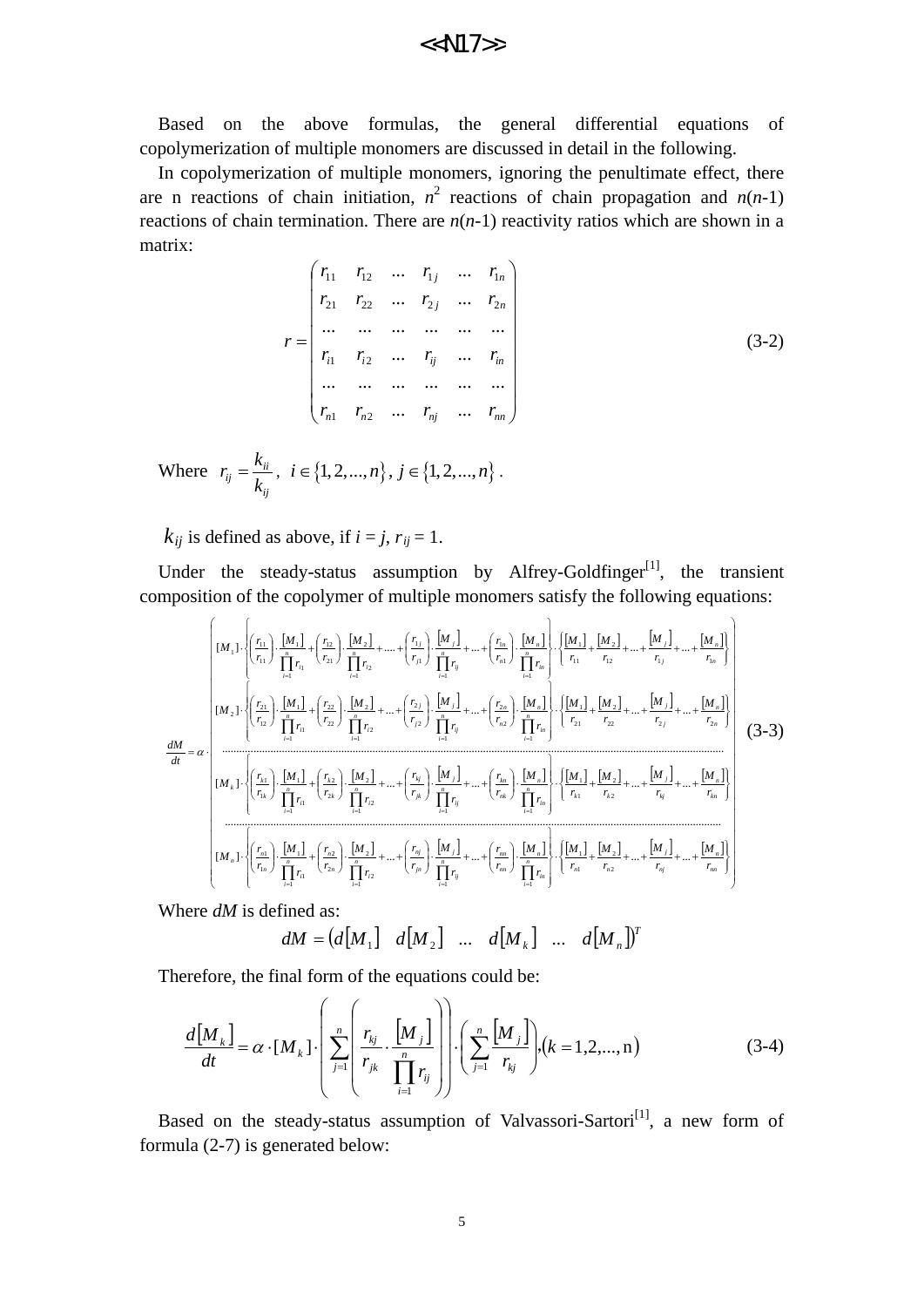$$
\frac{dM}{dt} = \alpha \cdot \frac{\begin{bmatrix} [M_{1}] \cdot \left(\frac{r_{11}}{r_{11}}\right) \cdot \left\{\frac{[M_{1}]}{r_{11}} + \frac{[M_{2}]}{r_{12}} + \frac{[M_{3}]}{r_{13}} + \frac{[M_{4}]}{r_{14}}\right\} \\ [M_{2}] \cdot \left(\frac{r_{21}}{r_{12}}\right) \cdot \left\{\frac{[M_{1}]}{r_{21}} + \frac{[M_{2}]}{r_{22}} + \frac{[M_{3}]}{r_{23}} + \frac{[M_{4}]}{r_{24}}\right\} \\ [M_{3}] \cdot \left(\frac{r_{31}}{r_{13}}\right) \cdot \left\{\frac{[M_{1}]}{r_{31}} + \frac{[M_{2}]}{r_{32}} + \frac{[M_{3}]}{r_{33}} + \frac{[M_{4}]}{r_{34}}\right\} \\ [M_{4}] \cdot \left(\frac{r_{41}}{r_{14}}\right) \cdot \left\{\frac{[M_{1}]}{r_{41}} + \frac{[M_{2}]}{r_{42}} + \frac{[M_{3}]}{r_{43}} + \frac{[M_{4}]}{r_{44}}\right\} \end{bmatrix} \tag{3-5}
$$

Formula (3-5) can be extended to the copolymerization of multiple monomers:

[ ] [ ] [ ] [ ] [ ] [ ] [ ] [ ] [ ] [ ] [ ] [ ] [ ] [ ] [ ] [ ] +++++⋅ ⋅ +++++⋅ ⋅ +++++⋅ ⋅ +++++⋅ ⋅ ⋅= *nn n nj j n n n n n kn n kj j k k k k k n n i j n n j j r M r M r M r M r <sup>r</sup> <sup>M</sup> r M r M r M r M r <sup>r</sup> <sup>M</sup> r M r M r M r M r <sup>r</sup> <sup>M</sup> r M r M r M r M r <sup>r</sup> <sup>M</sup> dt dM* ][ ... ... ............................................................................. ][ ... ... ............................................................................. ][ ... ... ][ ... ... 2 2 1 1 1 1 2 2 1 1 1 1 22 2 2 2 21 1 12 21 2 12 1 1 2 11 1 11 11 1 α (3-6)

The final general differential equations are:

$$
\frac{d\left[M_k\right]}{dt} = \alpha \cdot [M_k] \cdot \left(\frac{r_{k1}}{r_{1k}}\right) \cdot \left(\sum_{j=1}^n \frac{\left[M_j\right]}{r_{kj}}\right), \left(k = 1, 2, \dots, n\right) \tag{3-7}
$$

## **3.2 Differential equations with differential of conversion ratio**

The conversion ratio C is defined as follows:

$$
C = \frac{\sum_{i=1}^{n} [M_i^0] - \sum_{i=1}^{n} [M_i]}{\sum_{i=1}^{n} [M_i^0]}
$$
(3-8)

Where,  $[M_i^0]$  stands for the initial value of monomer  $[M_i]$ . So the differential of conversion ratio *C* is:

$$
dC = -\frac{d \sum_{i=1}^{n} [M_i]}{\sum_{i=1}^{n} [M_i^0]}
$$
(3-9)

To simplify the expression, a function  $g_k$  is introduced and defined below: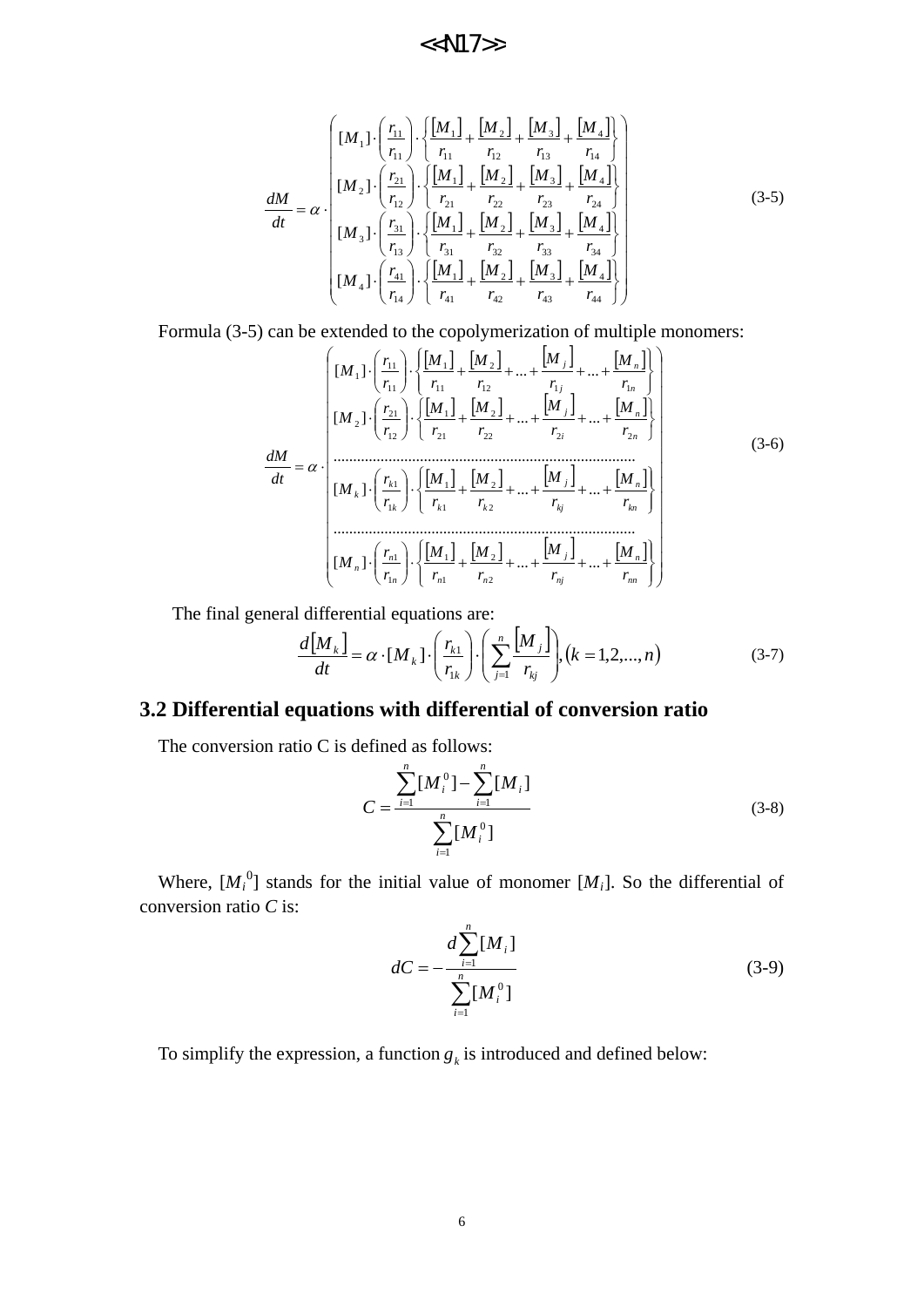$$
g_{k} = [M_{k}] \cdot \left( \sum_{j=1}^{n} \left( \frac{r_{kj}}{r_{jk}} \cdot \frac{[M_{j}]}{\prod_{i=1}^{n} r_{ij}} \right) \right) \cdot \left( \sum_{j=1}^{n} \frac{[M_{j}]}{r_{kj}} \right) \cdot (k = 1, 2, \cdots, n)
$$
(3-10)

The formula (3-4) is simplified as:

$$
\frac{d[M_k]}{dt} = \alpha g_k \tag{3-11}
$$

Therefore,

$$
dC = -\frac{d \sum_{i=1}^{n} [M_{i}]}{\sum_{i=1}^{n} [M_{i}^{0}]} = -\frac{\sum_{i=1}^{n} d[M_{i}]}{\sum_{i=1}^{n} [M_{i}^{0}]} = -\frac{\alpha dt \sum_{i=1}^{n} g_{i}}{\sum_{i=1}^{n} [M_{i}^{0}]} \tag{3-12}
$$

$$
dt = -\frac{dC \sum_{i=1}^{n} [M_i^0]}{\alpha \sum_{i=1}^{n} g_i}
$$
 (3-13)

Replace *dt* in (3-11) with (3-13), differential equations with variable *dC* is obtained and no function  $\alpha$  is needed:

$$
\frac{d\left[M_k\right]}{dC} = -\left(\sum_{i=1}^n \left[M_i^0\right]\right) \frac{g_k}{\sum_{i=1}^n g_i} \tag{3-14}
$$

### **3.3 Verification of the differential equations**

If *n* equals to two, the differential equations (3-4) become the following equation, which is the equation (1-1) of the binary copolymerization given in the reference [1].

$$
\left(\frac{d[M_1]}{dt}\right) = \alpha \cdot \left(\begin{bmatrix} M_1 \end{bmatrix} \cdot \left(\begin{bmatrix} r_{12} [M_1] + [M_2] \end{bmatrix}\right) \left(\begin{bmatrix} M_{12} \end{bmatrix} + \left[\begin{bmatrix} M_{21} \end{bmatrix} + r_{21} [M_2] \end{bmatrix}\right)\right)
$$

If *n* equals to three, the differential equations become the following equations, which is also the same as equation (1-2) of the ternary copolymerization given in the reference [1].

$$
\begin{pmatrix}\n\frac{d[M_1]}{dt} \\
\frac{d[M_2]}{dt} \\
\frac{d[M_3]}{dt}\n\end{pmatrix} = \alpha \cdot \begin{pmatrix}\n\left[M_1\right] \cdot \left(\frac{[M_1]}{r_{31}r_{21}} + \frac{[M_2]}{r_{21}r_{32}} + \frac{[M_3]}{r_{13}r_{23}}\right) \cdot \left(\left[M_1\right] + \frac{[M_2]}{r_{12}} + \frac{[M_3]}{r_{13}}\right) \\
\frac{d[M_2]}{dt} \\
\frac{d[M_3]}{dt}\n\end{pmatrix} = \alpha \cdot \begin{pmatrix}\n\left[M_1\right] \cdot \left(\frac{[M_1]}{r_{12}r_{31}} + \frac{[M_2]}{r_{12}r_{32}} + \frac{[M_3]}{r_{12}r_{32}}\right) \cdot \left(\frac{[M_1]}{r_{21}} + [M_2] + \frac{[M_3]}{r_{23}}\right) \\
\frac{d[M_3]}{dt} \cdot \left(\frac{[M_1]}{r_{13}r_{21}} + \frac{[M_2]}{r_{23}r_{12}} + \frac{[M_3]}{r_{13}r_{23}}\right) \cdot \left(\frac{[M_1]}{r_{31}} + \frac{[M_2]}{r_{32}} + [M_3]\right)\n\end{pmatrix}
$$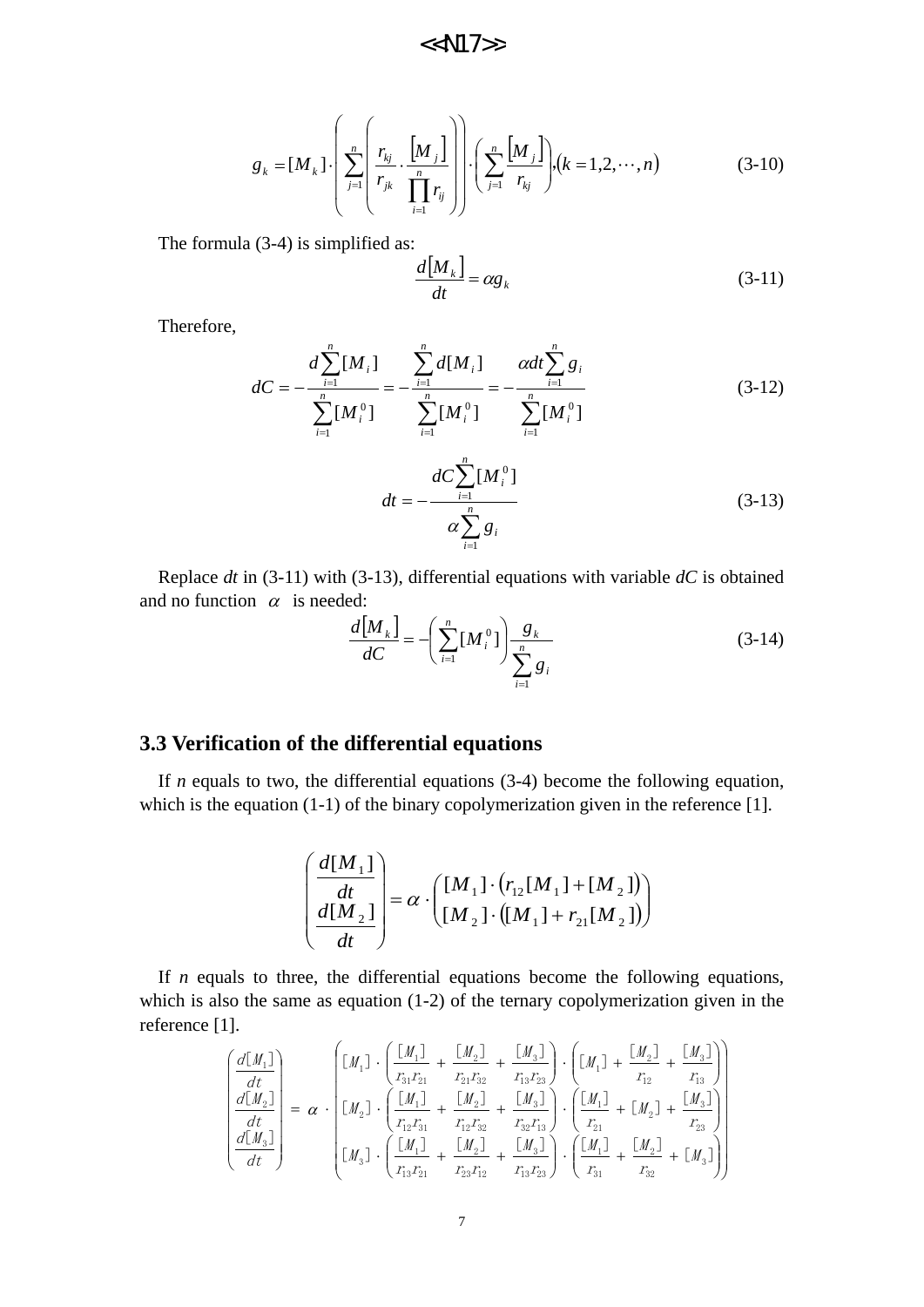Of course, for *n* equals to four, it becomes the differential equations of the quaternary copolymerization derived in this paper.

#### **4. Numerical solution of the differential equations**

The equations (3-4) and (3-7) are suitable for using computer to solve. For multiple copolymerization,  $n(n-1)$  reactivity ratio parameters are needed, but the experimental data of each reactivity ratio are rarely measured completely. In order to ensure the applicability of the calculations, it is necessary to supplement the missing reactivity ratios by using the  $Q$ -*e* formula of Alfrey-Price<sup>[1]</sup>:

$$
r_{ij} = \left(\frac{Q_i}{Q_j}\right) \cdot \exp\left(-e_i\left(e_i - e_j\right)\right) \tag{4-1}
$$

Where:

*Q*: conjugative effect parameter of monomer *Mi*

*e*: polarity effect parameter of monomer *Mi*

Explicit Euler method<sup>[3]</sup> is applied to the differential equations  $(3-4)$  and equations (3-7) to get the numerical solution. The general form of the recursive formula is:

$$
\vec{y}' = \vec{f}(t, \vec{y}(t)), \vec{y}(t_0) = \vec{y}_0
$$
  
\n
$$
\vec{y}_{n+1} = \vec{y}_n + h \cdot \vec{f}(t_n, \vec{y}_n)
$$
\n(4-2)

The algorithm is written in  $C_{++}$  program language, and is compiled by BCB6.0 which gives the graphical result.

The  $C++$  codes for equations (3-7) are listed as follows (Please refer to the appendix for define of class and other detail):

*void TCopolymerization::Get\_Distribution\_Alfrey\_Goldfinger(matrix& ans)* 

*{ //ans is a data storage container*, *store in matrix form*

*Vector dM(N);*

*Vector M(M0); M/=M.Mean()\*N; //The feeding molecular ratio is normalized to a percentage double dC=1e-4; //Monomer conversion ratio differential (integration step)*

*ans.Set(1,N+1); ans.DelLine(1) ;*

*for(double C=0; C<=1-dC; C+=dC){ //Extent of reaction from 0% -100% for(int k=1; k<=N; k++){* 

double 
$$
A(0), B(0)
$$
;

$$
for(int j=1; j<=N; j++)\{
$$
  
double D(1);  

$$
for(int i=1; i<=N; i++)
$$
  

$$
D^*=r(i,j);
$$
  

$$
A+=(r(k,j)/r(j,k))*M[j]/D;
$$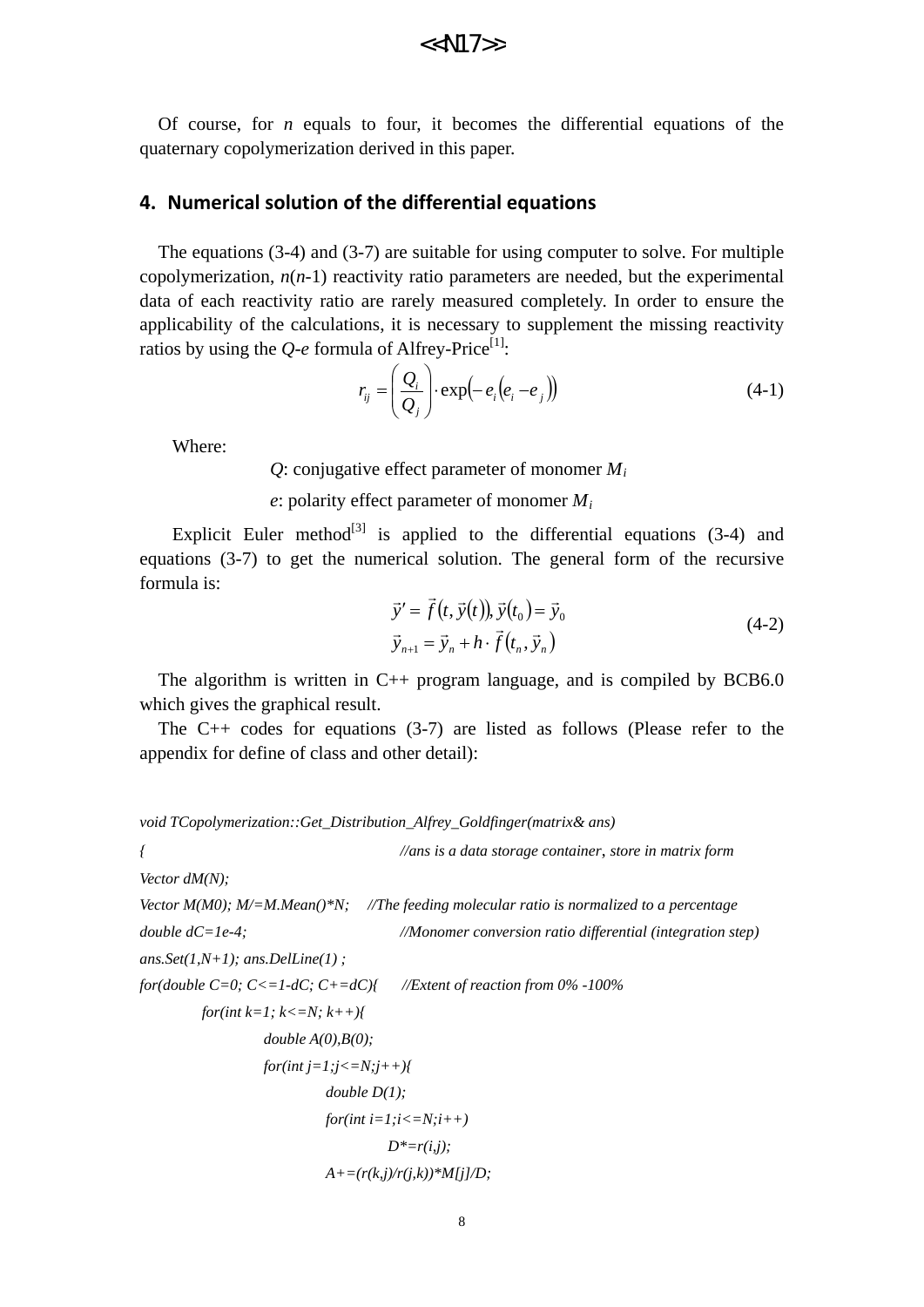```
B+=M[j]/r(k,j); } 
                  dM[k]=M[k]*A*B;
 } 
          dM/=dM.Mean()*N; //When a certain degree of polymerization is present, the
                            //proportion of newly produced polymer is normalized to a percentage
          Vector tmp=dM;
          tmp.Ins(C,1);
          ans.AddLine(tmp);
          dM*=dC;
         M = dM } 
// For more intuitive display image, deal with ans
int n=ans.ColumSize();
for(int j=1; j<=ans.LineSize(j,j++)for(int i=3:i \leq = n:i++)
                 ans(i,i)+=ans(j,i-1);
The C + + language fragment for equations (3-7) is as follows:
void TCopolymerization::Get_Distribution_Valvassori_Sartori(matrix& ans)
Vector dM(N);
Vector M(M0); M/=M.Mean()*N; //The feeding molecular ratio is normalized to a percentage
double dC=1e-4; //Monomer conversion ratio differential (integration step)
ans.Set(1,N+1); ans.DelLine(1) ;
for(double C=0; C<=1-dC; C+=dC){
        for(int k=1; k<=N; k++){
                  double A(0);
                  for(int j=1; j<=N; j++)
                           A+=M[j]/r(k,j);
                  dM[k]=M[k]*(r(k,1)/r(1,k))*A;
 } 
          dM/=dM.Mean()*N; //When a certain degree of polymerization is present, 
                       //the proportion of newly produced polymer is normalized to a percentage
          Vector tmp=dM;
```
 *tmp.Ins(C,1); ans.AddLine(tmp);*

 *dM\*=dC;*

*}* 

*{* 

 *M-=dM;*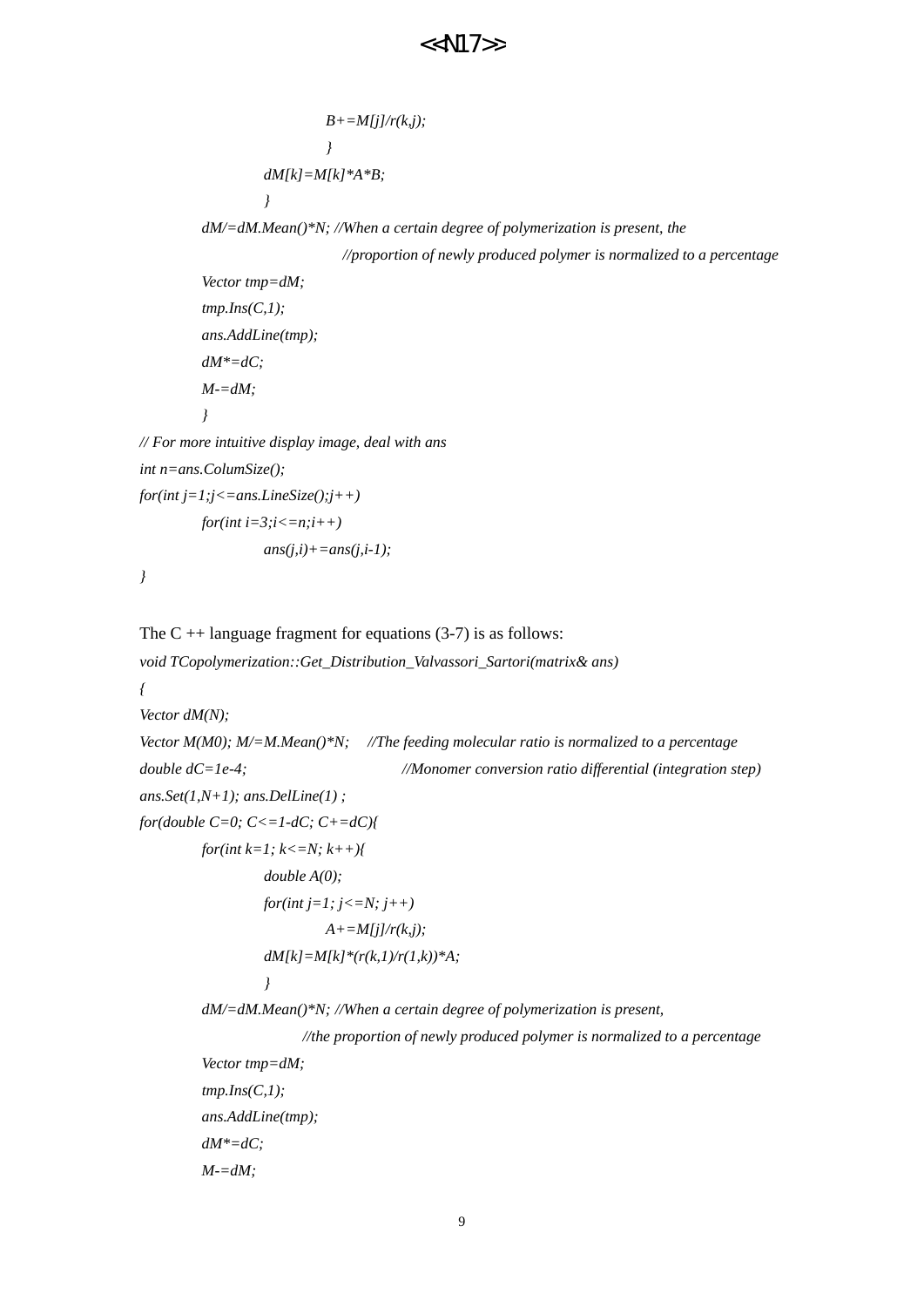```
 } 
// For more intuitive display image, deal with ans 
int n=ans.ColumSize();
for(int j=1; j<=ans.LineSize(j; j++)for(int i=3;i <= n;i++)
                    ans(i,i)+=ans(j,i-1);
```
*}* 

### **5. Analysis and verification of the results**

### **5.1 Compare numerical solution with analytic solution**

The differential equation of binary copolymerization has analytic solution. So, it is suitable for studying the difference between numerical solution and analytic solution.

Comparing the numerical solution from the above algorithm with the analytical solution of reference [1] under the following conditions:

1) molecular ratio of butadiene and styrene is 1:1

2) set parameters of reactivity ratio  $r_{12} = 1.35$  and  $r_{21} = 0.58$ 

The result is illustrated in fig.5-1.



**Fig.5-1 Numerical Solution of Copolymerization between Butadiene and Styrene**

| Table 3-1 ETTUT OF EXPIRIT EURT IMEDIUM |            |              |               |                      |               |  |
|-----------------------------------------|------------|--------------|---------------|----------------------|---------------|--|
| Conversion<br>ratio                     |            | error        |               |                      |               |  |
|                                         | $dC=0.01$  | $dC = 0.001$ | $dC = 0.0001$ | Analytic<br>solution | $(dC=0.0001)$ |  |
| $\overline{0}$                          | 0.59796437 | 0.59796437   | 0.597964377   | 0.597964377          |               |  |
| 0.1                                     | 0.58849400 | 0.588535113  | 0.588539213   | 0.588539623          | 4.09861E-07   |  |
| 0.2                                     | 0.57771196 | 0.577806608  | 0.577816044   | 0.577816987          | 9.43267E-07   |  |

The error of the explicit Euler method is shown in table 5-1. **Table 5-1 Error of Explicit Euler Method**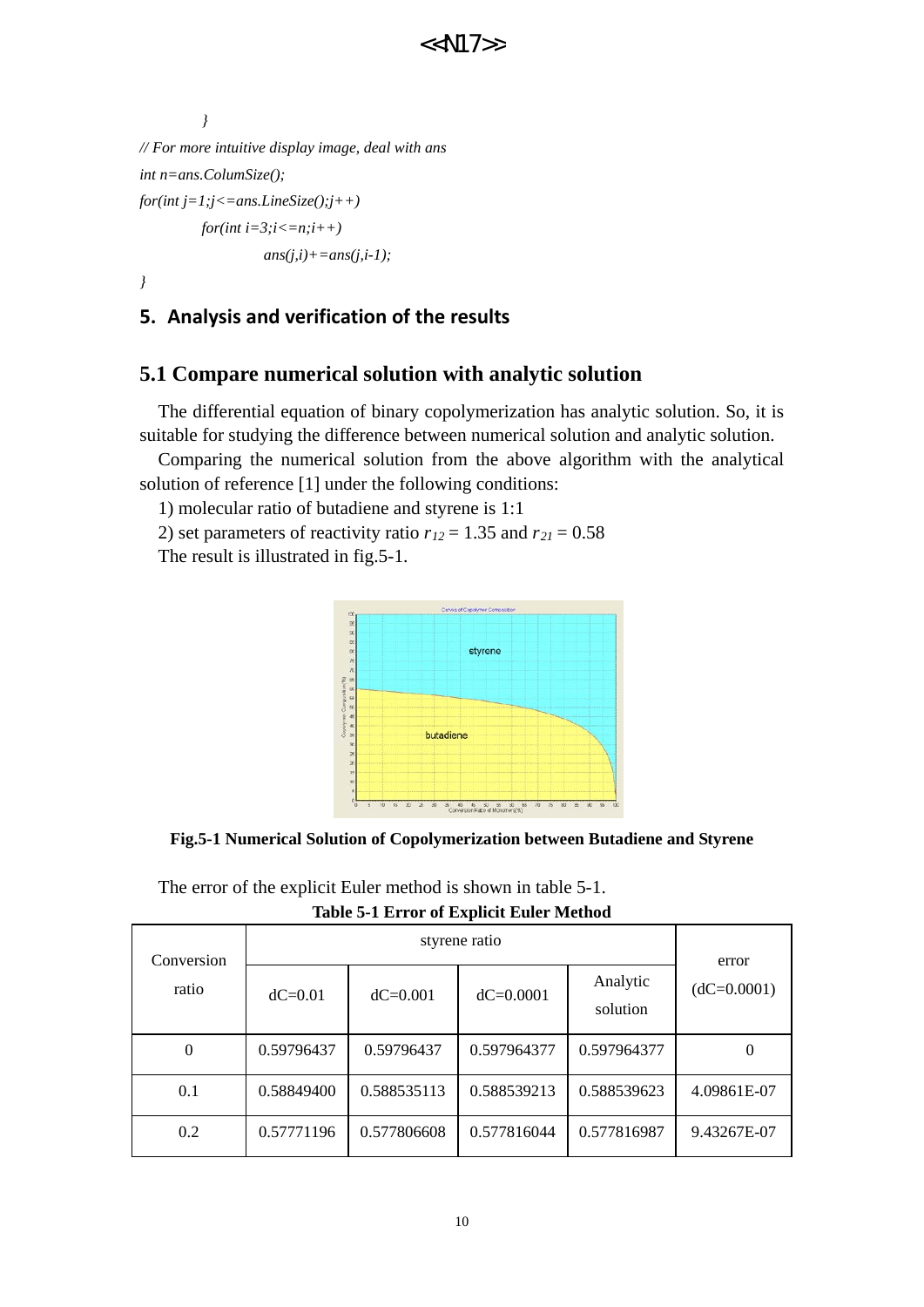| 0.3 | 0.56524109 | 0.565407549 | 0.565424138 | 0.565425796 | 1.65833E-06 |
|-----|------------|-------------|-------------|-------------|-------------|
| 0.4 | 0.55052163 | 0.550788204 | 0.550814757 | 0.550817411 | 2.6543E-06  |
| 0.5 | 0.53267358 | 0.533087106 | 0.533128269 | 0.533132384 | 4.11444E-06 |
| 0.6 | 0.51020092 | 0.51084643  | 0.510910619 | 0.510917035 | 6.41529E-06 |
| 0.7 | 0.48025656 | 0.481311126 | 0.481415805 | 0.481426265 | 1.04601E-05 |
| 0.8 | 0.43635534 | 0.438281832 | 0.438472363 | 0.438491395 | 1.9032E-05  |
| 0.9 | 0.35759456 | 0.362333766 | 0.362797168 | 0.362843404 | 4.62359E-05 |

The cumulative error is shown in Fig.5-2, the effect of step of calculation on accuracy is shown in Fig.5-3.



**Fig. 5-2 Cumulative Error**





As we see from above, although the explicit Euler method has only order of accuracy 1, if the integral step size is less than 0.0001, the error will be less than 0.00005. It is enough for the application.

#### **5.2 Verification of hexahydric copolymerization**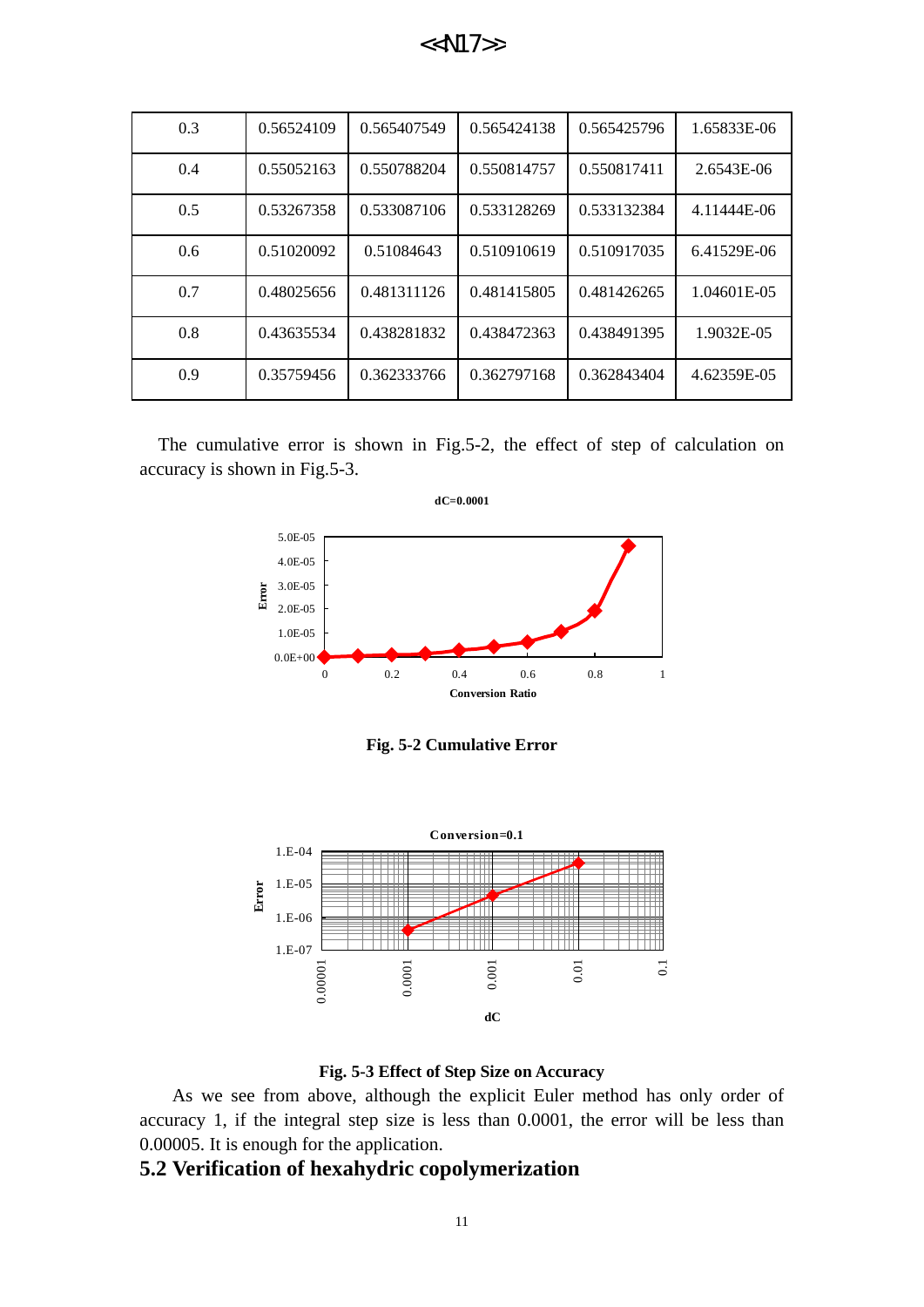The hexahydric copolymerization behavior is tested by the proposed algorithm. Curve in the figure (5-4) shows the relationship between the polymer composition and the conversion ratio. The six monomers are butadiene, styrene, methyl methacrylate, methyl acrylate, acrylonitrile and diethyl fumarate separately, and their feeding molecular ratio is 1:1:1:1:1:1.

Shown in figure 5-4 are the results under the steady-status assumption of Alfrey-Goldfinger.



**Fig.5-4 Numerical Solution Based on Alfrey-Goldfinger Steady-status Assumption**

From this figure, it is known that:

1) Butadiene has been almost completely consumed in the extent of reaction of about 70%;

2) Styrene has been almost completely consumed in the extent of reaction of 80%, when the reaction proceeds into the quaternary copolymerization stage;

3) The content of diethyl fumarate increases rapidly in the polymer after the extent of reaction reaches 70%;

4) In the final stage of the reaction, there are still traces of diethyl fumarate which remains unreacted;

5) The content of acrylonitrile in the whole reaction stage is relatively constant.

Using the same conditions, the results under the steady-status assumption of Valvassori-Sartori are as follows: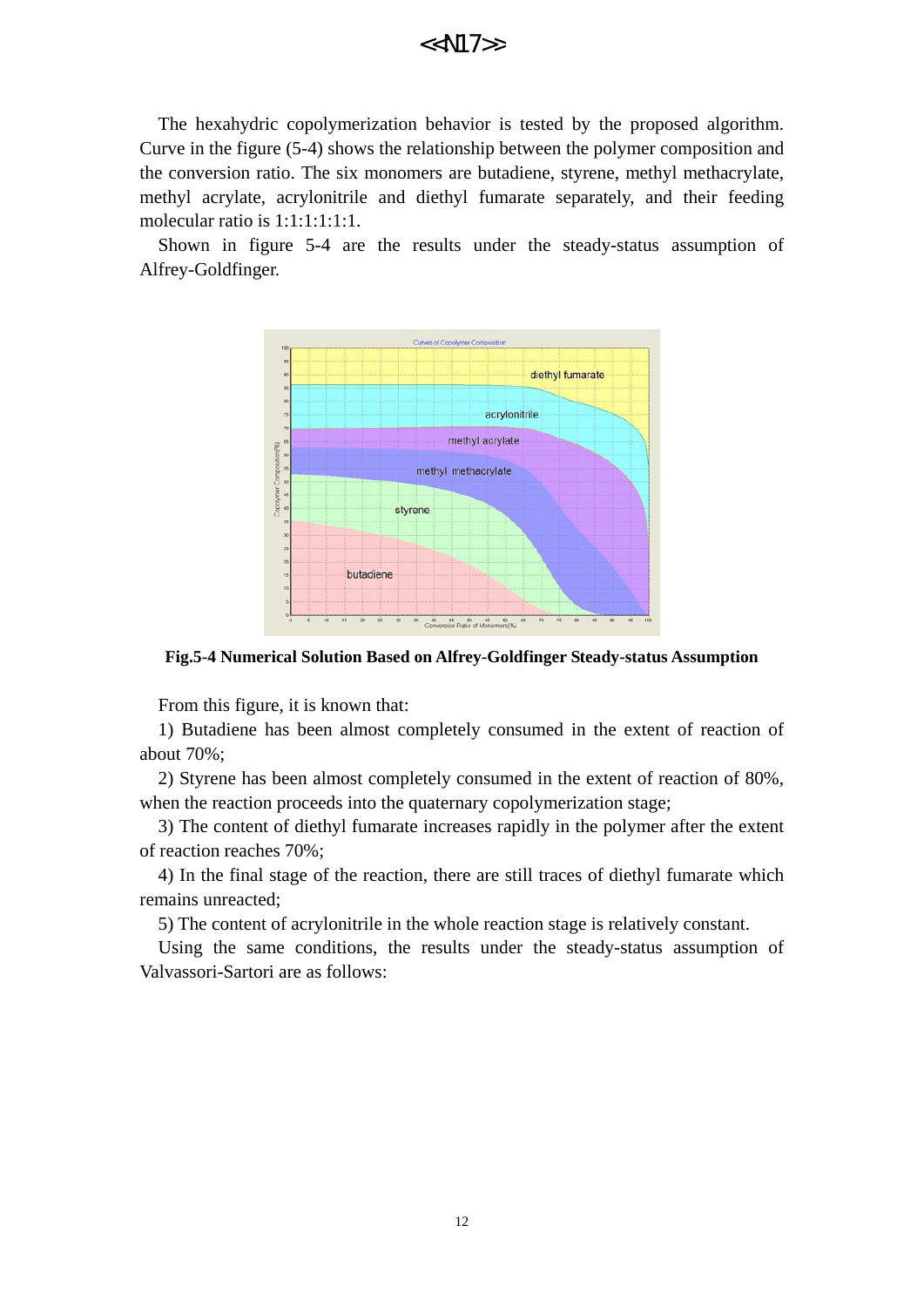

**Fig.5-5 Numerical Solution Based on Valvassori-Sartori Steady-status Assumption**

#### **6. Conclusion**

A general differential equations of copolymerization of multiple monomers is derived which could provide a theoretical guidance for industrial production and academic research of multiple free radical copolymerization. The C++ realization for solving the numerical solution of the equations is given. Accuracy of numerical solution is evaluated and a hexahydric copolymerization demonstration is given to verify the validity of the proposed algorithm.

#### **7. Acknowledgements**

First of all, we would like to thank our instructor, Qi Yachao, who has put forward valuable suggestions for improvements throughout our research and writing.

Also, we greatly appreciate the support from our two chemistry teachers, Wu Jingquan and Li Shuxia, who have always encouraged us to go further on the path of learning chemistry and led us to do pioneering thinking and development thinking, so that we now have the power to complete this paper.

We would also like to thank everyone who helped us, supported us and advised us on this paper (our parents, classmates and other teachers), this work could not have been done without you.

#### **8. References**

[1] Pan Zuren. Polymer Chemistry. Chemical Industry Press, July 2014

[2] Zhang Pingwen et al. Numerical Analysis. Peking University Press, April 2015

[3] Su Tashan. VC++ and BC++ Numerical Analysis Class Library. Tsinghua University Press, November 2005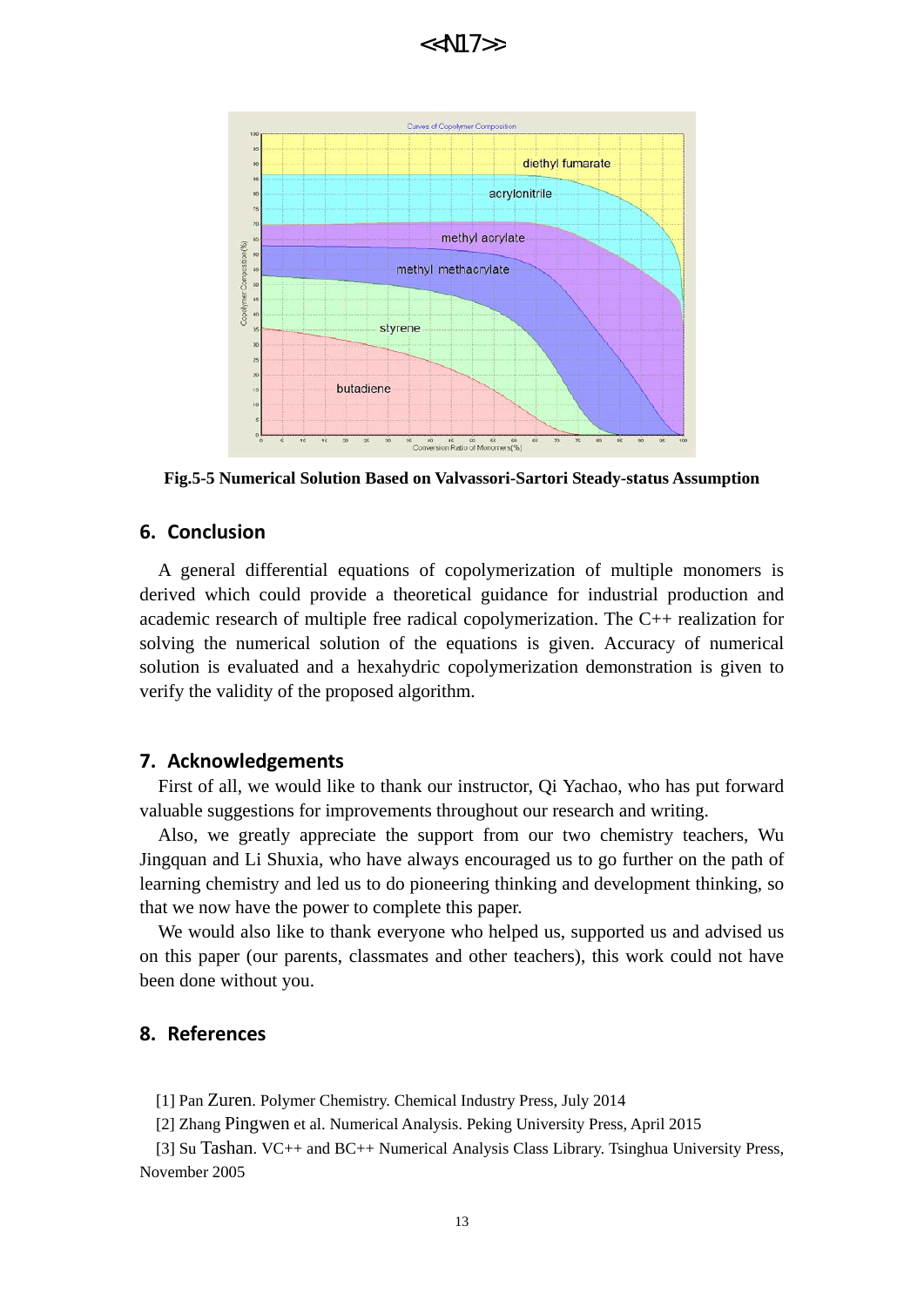### **9. Appendix**

### **Code 1**

```
// The class of free radical copolymerization
//file name: Copolymerization.h
#ifndef COPOLMERIZATION_H
#define COPOLMERIZATION_H
#include"Matrix.h" //class vector and matrix are in it
typedef vector Vector; 
#include<vector.h> //container of objects
\#include<math.h>class TCopolymerization //class name
{ 
private: 
        int N; //kinds of monomers
    std::vector<String> Name; //names of monomers
        Vector O; //conjugative effect parameter
        Vector e; //polarity effect parameter
        matrix r0; //matrix of Incompleter
        Vector M0; //initial value of molecular ratio
        matrix r; //matrix of complete reactivity ratio
         void Cal_rij();
         void fr(double q1,double e1,double q2,double e2,double& r12,double& r21); 
                                                             // tool function 
public: 
         void Set_Name(const std::vector<String> 
         _Name); 
         void Set_Q_e ( Vector& _Q, Vector& _e); 
        void Set_rij0( matrix & _r0);
         void Set_M0 ( Vector& _M0); 
         void Get_Distribution_Alfrey_Goldfinger (matrix& ans); //Core function
         void Get_Distribution_Valvassori_Sartori (matrix& ans); //Core function
}; 
//----------------------------------------------------------------------------
void TCopolymerization::Set_Name(const std::vector<String> _Name){Name=_Name;}
void TCopolymerization::Set_Q_e ( Vector& _Q, Vector& _e){Q=_Q; e=_e;}
void TCopolymerization::Set_rij0(matrix&r0\rangle{r0}=_r0; Cal_rij();}
void TCopolymerization::Set_M0 ( Vector& _M0){M0=_M0;}
// Tool function, Calculates the reactivity ratio from the Q-e value:
```
void TCopolymerization::fr(double q1,double e1,double q2,double e2,double& r12,double& r21)

{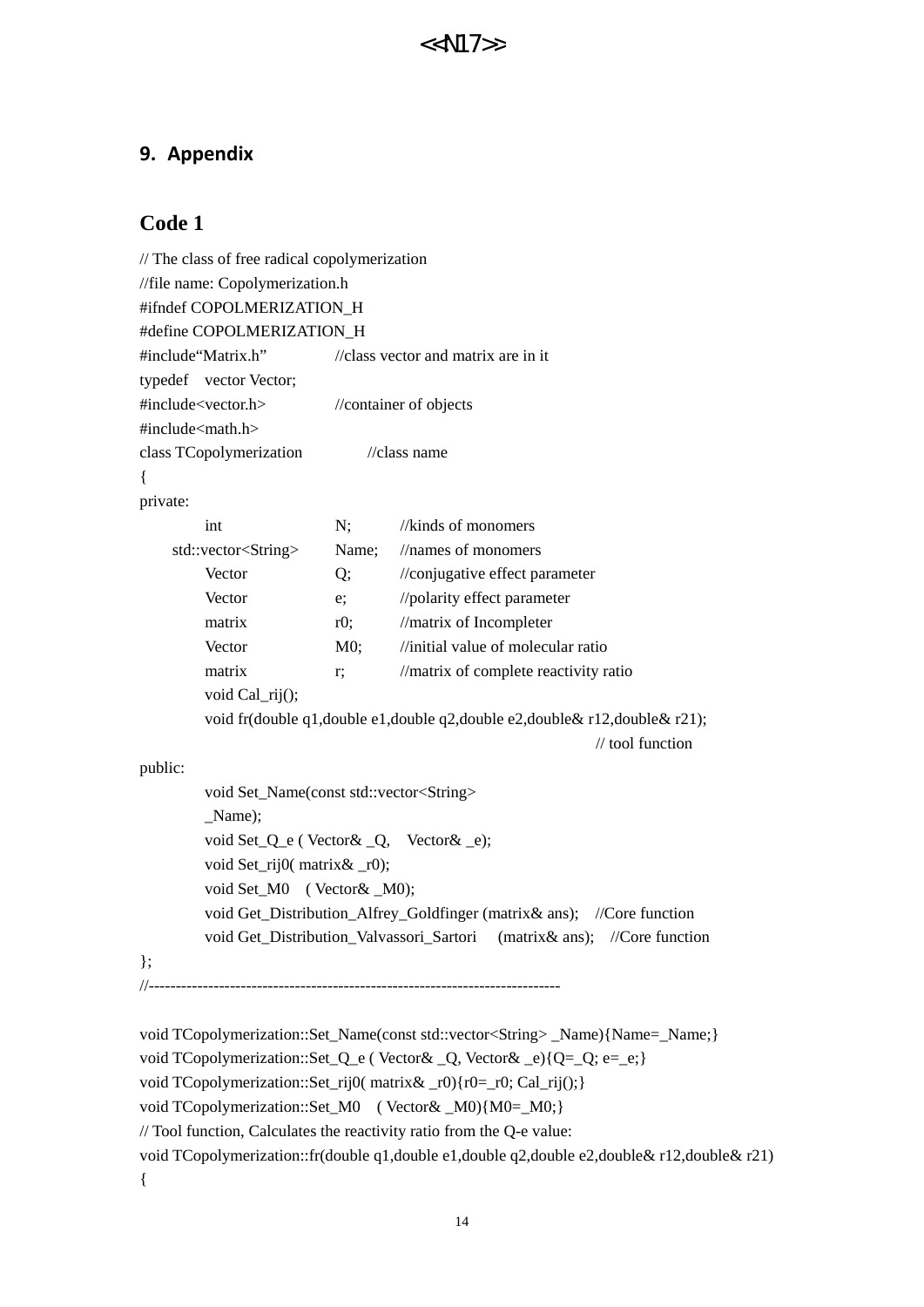```
r12=q1/q2*exp(-e1*(e1-e2));r21=q2/q1*exp(-e2*(e2-e1));
} 
//--------------------------------------
// Disposal reactivity ratio table: 
void TCopolymerization::Cal_rij()
{ 
N=r0.LineSize();
r.Set(N,N);
for(int i=1;i\le=N;i++){
         for(int j=i;j\leq=N;j++){
                  if(i<=r0.LineSize() && j<=r0.ColumSize() &&r0(i,j)>=0 && i!=j){
                           r(i,j)=r0(i,j);r(j,i)=r0(j,i); } 
                  else if(i==j)
                           r(i,j)=1.0; else {
                            double rij,rji;
                            this->fr(Q[i],e[i],Q[j],e[j],rij,rji);
                           r(i,j)=rij;r(j,i)=rji; } 
 } 
          } 
} 
//--------------------------------------------------------------------------
void TCopolymerization::Get_Distribution_Alfrey_Goldfinger(matrix& ans)
{ 
Vector dM(N);
Vector M(M0); M/=M.Mean()*N; //The feeding molecular ratio is normalized to a percentage
double dC=1e-4; //Monomer conversion ratio differential (integration step)
ans.Set(1,N+1); ans.DelLine(1) ;
for(double C=0; C<=1-dC; C+=dC){ //Extent of reaction from 0% -100%;
         for(int k=1; k <= N; k + + \} {
                  double A(0),B(0);
                  for(int j=1;j<=N;j++){
                           double D(1);
                           for(int i=1;i <= N;i++)
                                    D^* = r(i,j);A+=(r(k,j)/r(j,k))^*M[j]/D;B+=M[j]/r(k,j); }
```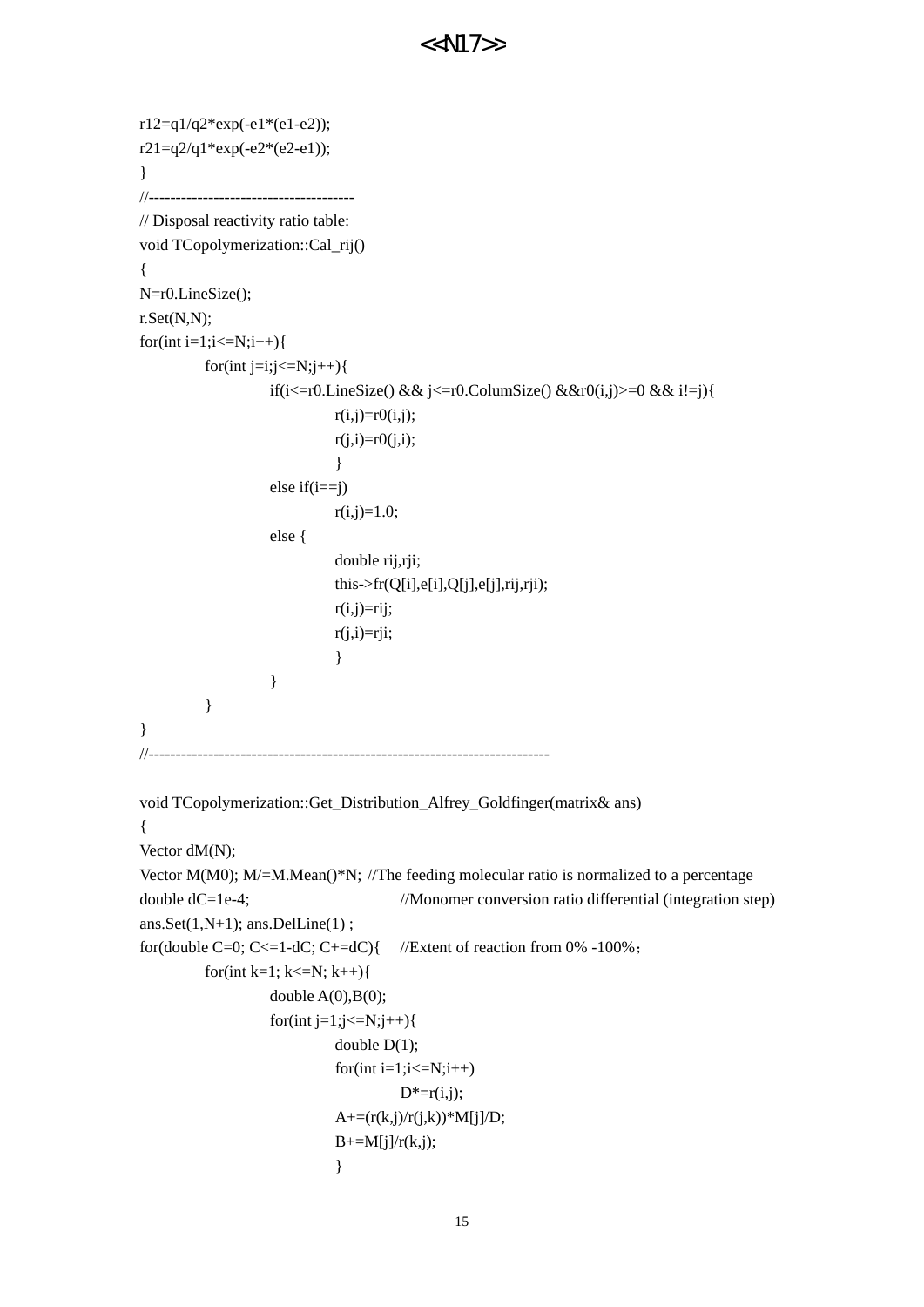```
dM[k] = M[k]^*A*B; } 
         dM/dM. Mean()*N; // When a certain degree of polymerization is present,
             //the proportion of newly produced polymer is normalized to a percentage 
          Vector tmp=dM;
         tmp.Ins(C,1); ans.AddLine(tmp);
          dM*=dC;
         M = dM;
 } 
// For more intuitive display image, deal with ans
int n=ans.ColumSize();
for(int j=1; j<=ans.LineSize(); j++)for(int i=3;i\le=n;i++)
                  ans(i,i)=ans(i,i-1);} 
//--------------------------------------------------------------------
void TCopolymerization::Get_Distribution_Valvassori_Sartori(matrix& ans)
{ 
Vector dM(N);
Vector M(M0); M/m/m. Mean()*N; //The feeding molecular ratio is normalized to a percentage
double dC=1e-4; //Monomer conversion ratio differential (integration step)
ans.Set(1,N+1); ans.DelLine(1);
for(double C=0; C<=1-dC; C+=dC){
         for(int k=1; k <= N; k + + \} {
                   double A(0);
                  for(int j=1; j<=N; j++)
                           A+=M[j]/r(k,j);dM[k]=M[k]*(r(k,1)/r(1,k))*A;
 } 
         dM/dM. Mean()*N; //When a certain degree of polymerization is present,
                  //the proportion of newly produced polymer is normalized to a percentage
          Vector tmp=dM;
         tmp.Ins(C,1); ans.AddLine(tmp);
         dM^* = dC;
         M = dM:
 } 
//For more intuitive display image, deal with ans
int n=ans.ColumSize();
for(int j=1;j<=ans.LineSize();j++)
         for(int i=3;i\le=n;i++)
                  ans(i,i)+=ans(i,i-1);<<N17>>
```

```
16
```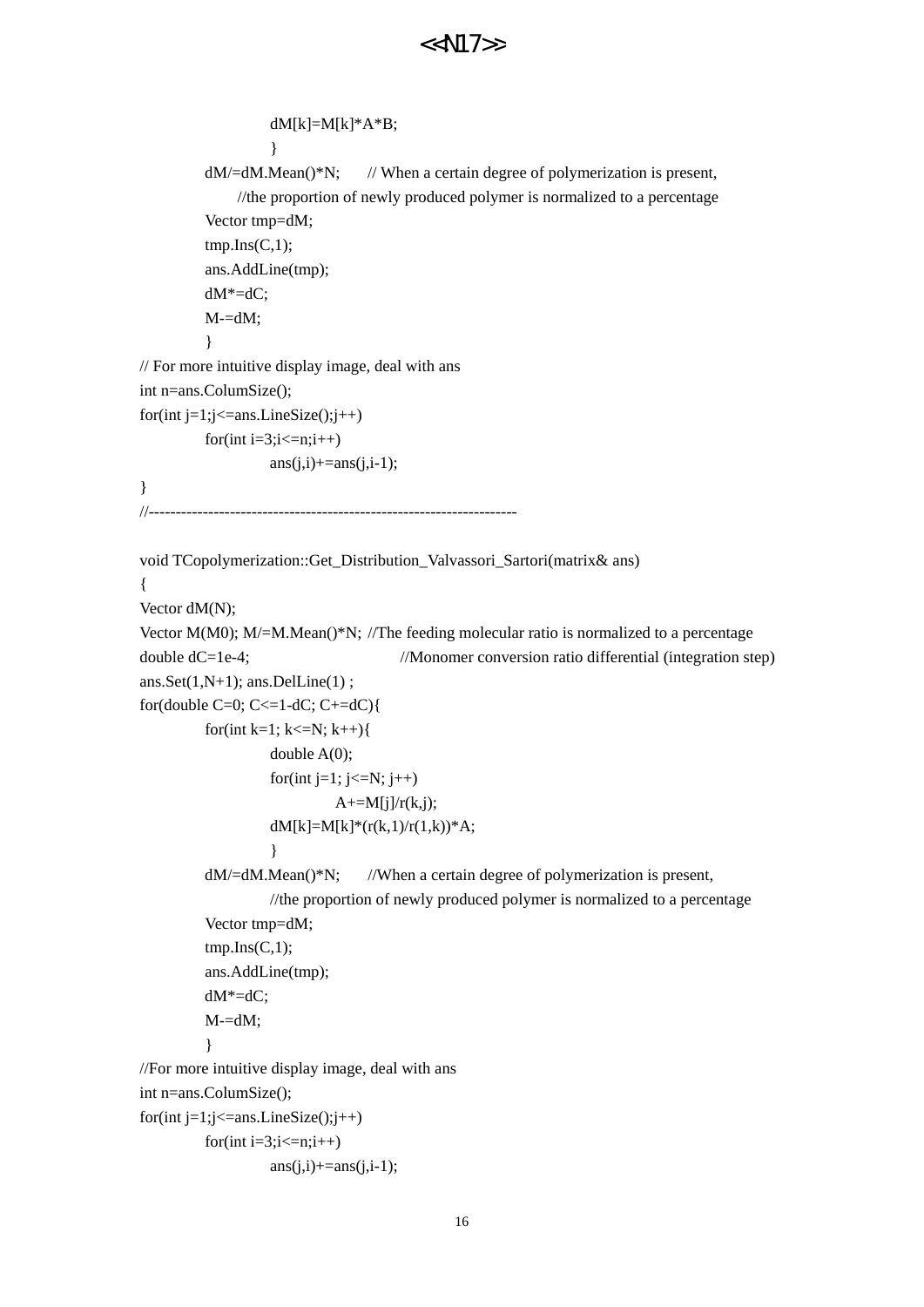| #endif |  |
|--------|--|

### **Code 2**

```
#ifndef Unit1H
#define Unit1H
//---------------------
#include <Classes.hpp>
#include <Controls.hpp>
#include <StdCtrls.hpp>
#include <Forms.hpp>
#include <Menus.hpp>
#include <Chart.hpp>
#include <ExtCtrls.hpp>
#include <Series.hpp>
#include <TeEngine.hpp>
#include <TeeProcs.hpp>
#include <Grids.hpp>
#include "Matrix.h"
#include " Copolymerization.h"
//---------------------------------------------------------------------------
const Mmax=6; //The maximum number of lines to display
const Mlimited=10;//The maximum number for monomer types of the multiple copolymerization,
                   //it can take a larger value
class TeQ;
class TMMR;
class TForm1 : public TForm
{ 
__published: // IDE-managed Components
          TChart *Chart1;
          TLineSeries *Series1;
          TLineSeries *Series2;
          TLineSeries *Series3;
          TLineSeries *Series4;
          TLineSeries *Series5;
          TLineSeries *Series6;
          TButton *Button1;
          TButton *Button2;
          TButton *Button3;
          TComboBox *ComboBox1;
         void fastcall FormCreate(TObject *Sender);
```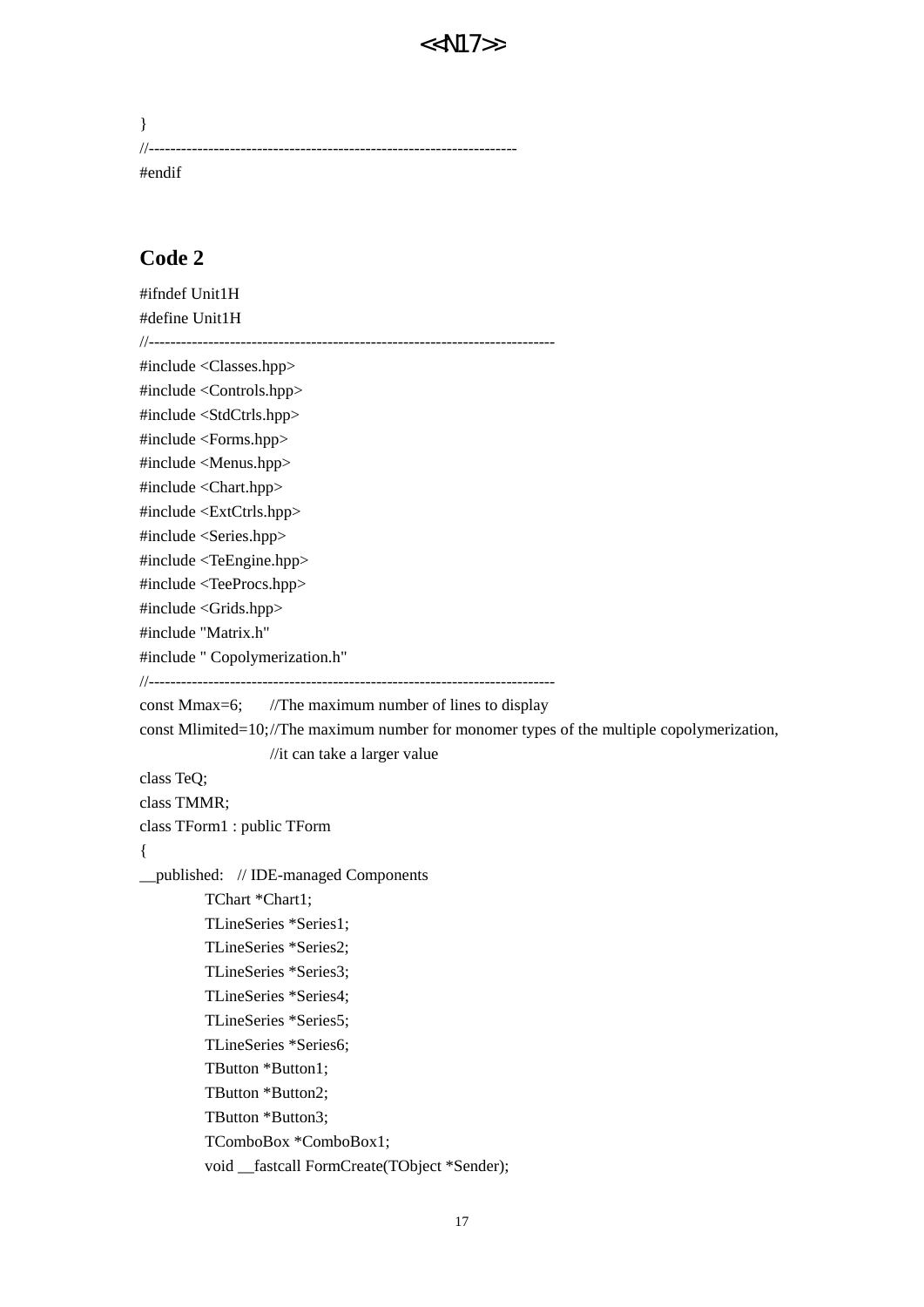|                             | < <n17>&gt;</n17>                                                                                                                                                                                                                                                                                                                                         |
|-----------------------------|-----------------------------------------------------------------------------------------------------------------------------------------------------------------------------------------------------------------------------------------------------------------------------------------------------------------------------------------------------------|
|                             |                                                                                                                                                                                                                                                                                                                                                           |
| private:                    | void _fastcall FormDestroy(TObject *Sender);<br>void _fastcall ComboBox1Change(TObject *Sender);<br>void _fastcall ComboBox1Exit(TObject *Sender);<br>void _fastcall Button1Click(TObject *Sender);<br>void _fastcall Button2Click(TObject *Sender);<br>void _fastcall Button3Click(TObject *Sender);<br>// User declarations                             |
|                             | int N;<br>std::vector <teq> eQ;<br/>//Alternative monomers and their e-Q tables<br/>std::vector<tmmr>R; //Reactivity ratio summary table<br/>String myNames[Mmax];<br/>double r[Mmax][Mmax];<br/>double e[Mmax];<br/>double Q[Mmax];<br/>double M0[Mmax];<br/>TEdit **edtName;<br/>TEdit **edtM0;<br/>TEdit ***edtr;<br/>bool IsEdtNameShow;</tmmr></teq> |
| public:                     | // User declarations<br>_fastcall TForm1(TComponent* Owner);                                                                                                                                                                                                                                                                                              |
| $\}$                        |                                                                                                                                                                                                                                                                                                                                                           |
| $\{$                        | class TeQ // The class for storing Q-e values                                                                                                                                                                                                                                                                                                             |
| public:<br>$\}$ ;           | String Name;<br>double e;<br>double Q;                                                                                                                                                                                                                                                                                                                    |
|                             | class TMMR //The class for storing reactivity ratio data                                                                                                                                                                                                                                                                                                  |
| $\{$<br>public:             | String M1;<br>String M2;<br>double r;<br>String Note;                                                                                                                                                                                                                                                                                                     |
| $\}$ ;                      |                                                                                                                                                                                                                                                                                                                                                           |
| ł                           | // Converts an array of characters to a string:<br>String PCharToStr(char* chr)                                                                                                                                                                                                                                                                           |
| String ans;<br>char* p=chr; |                                                                                                                                                                                                                                                                                                                                                           |
|                             | while(*p!=0){ans+=*p;p++;}                                                                                                                                                                                                                                                                                                                                |

18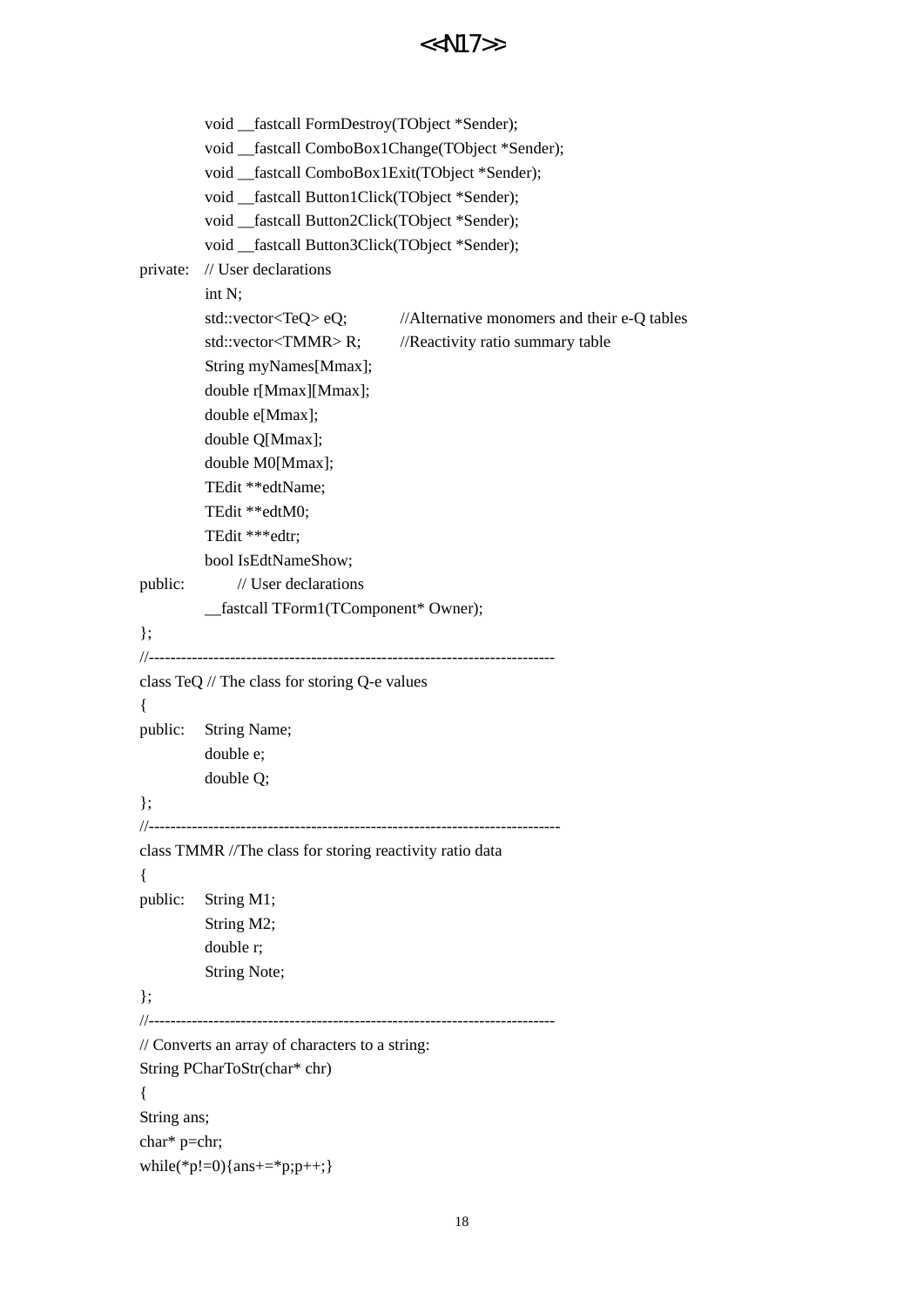```
return ans;
} 
extern PACKAGE TForm1 *Form1;
//---------------------------------------------------------------------------
#endif
```
### **Code 3**

```
#include <vcl.h>
#pragma hdrstop
#include "Unit1.h"
#include<fstream.h>
//---------------------------------------------------------------------------
#pragma package(smart_init)
#pragma resource "*.dfm"
TForm1 *Form1;
//---------------------------------------------------------------------------
// Initialization processing: 
__fastcall TForm1::TForm1(TComponent* Owner)
          : TForm(Owner)
{ 
N=0;
edtName=new TEdit*[Mmax+1];
edtM0 = new TEdit*[Mmax+1];
for(int i=0;i<Mmax+1;i++){
          edtName[i]=new TEdit(this);
          edtName[i]->Parent=this;
          edtName[i]->Left=5;
          edtName[i]->Width=100;
          edtName[i]->Height=20;
          edtName[i]->Visible=false;
          edtM0[i]=new TEdit(this);
          edtM0[i]->Parent=this;
          edtM0[i]->Left=5+100;
          edtM0[i]->Width=100;
          edtM0[i]->Height=20;
          edtM0[i]->Visible=false;
           }
```
//Begin: int rsize=Mmax+1; edtr=new TEdit \*\*[rsize];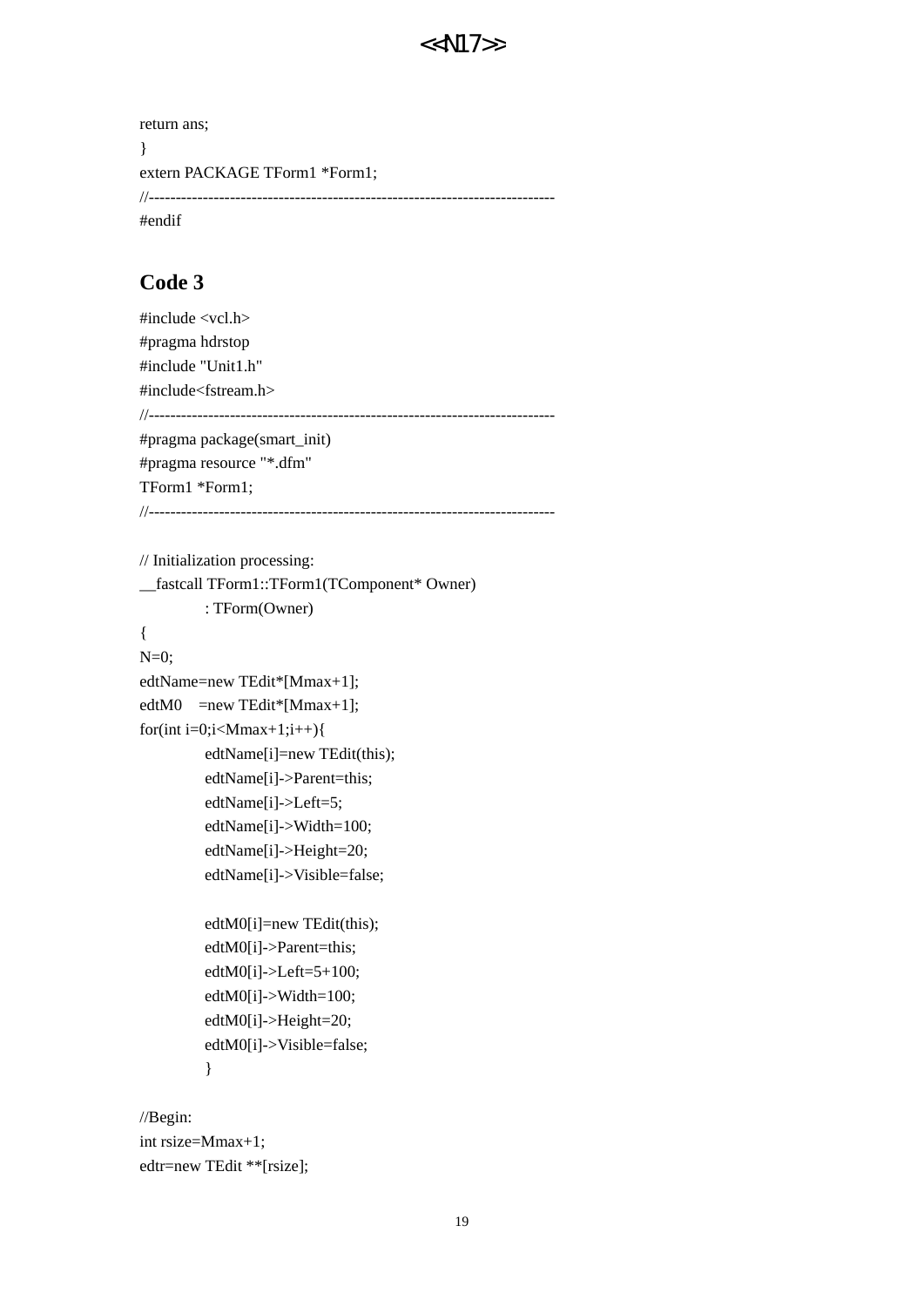```
for(int i=0;i<rsize;i++){
          edtr[i]=new TEdit*[rsize];
         for(int j=0;j<rsize;j++){
                  edtr[i][j]=new TEdit(this);
                  edtr[i][j]->Parent=this;
                  edtr[i][j]->Left=j*30+5;
                  edtr[i][j]->Width=30;
                   edtr[i][j]->Height=20;
                   edtr[i][j]->Visible=false;
                  if(i==j) {edtr[i][j]->Text="1"; edtr[i][j]->Enabeled=False;}if(i==0) {edtr[i][j]->Text="r?"+IntToStr(j); edtr[i][j]->Enabled=false;}
                  if(j==0) {edtr[i][j]->Text="r"+IntToStr(i)+"?";
                             edtr[i][j]->Enabled=false;}
                   if(i==0&&j==0) { edtr[i][j]->Text="竞聚率表";
                                     edtr[i][j]->Enabled=false;}
 } 
 } 
this->ComboBox1->Width =edtName[0]->Width;
this->ComboBox1->Height =edtName[0]->Height;
this->ComboBox1->Left =edtName[0]->Left;
// Read the e-Q value: 
ifstream infile;
infile.open(".\\e-Q 值表.txt");
char pchar[100];
double tmp1,temp2;
TeQ eQi;
infile>>pchar>>pchar>>pchar;
while(!infile.eof()){
          infile>>pchar>>eQi.e>>eQi.Q;
          eQi.Name=PCharToStr(pchar);
          this->ComboBox1->Items->Add(eQi.Name);
         this-\geq eQ.push back(eQi);
 } 
infile.close();
//Read the table of reactivity ratio rij: 
ifstream infile2;
infile2.open(".\\竞聚率表.txt");
char pchar1[100],pchar2[100],pchar3[100];
infile2>>pchar1>>pchar1>>pchar1>>pchar3;
R.clear();
TMMR mmr;
while(!infile2.eof()){
          infile2>>pchar1>>pchar2>>mmr.r>>pchar3;
          mmr.M1=PCharToStr(pchar1);
```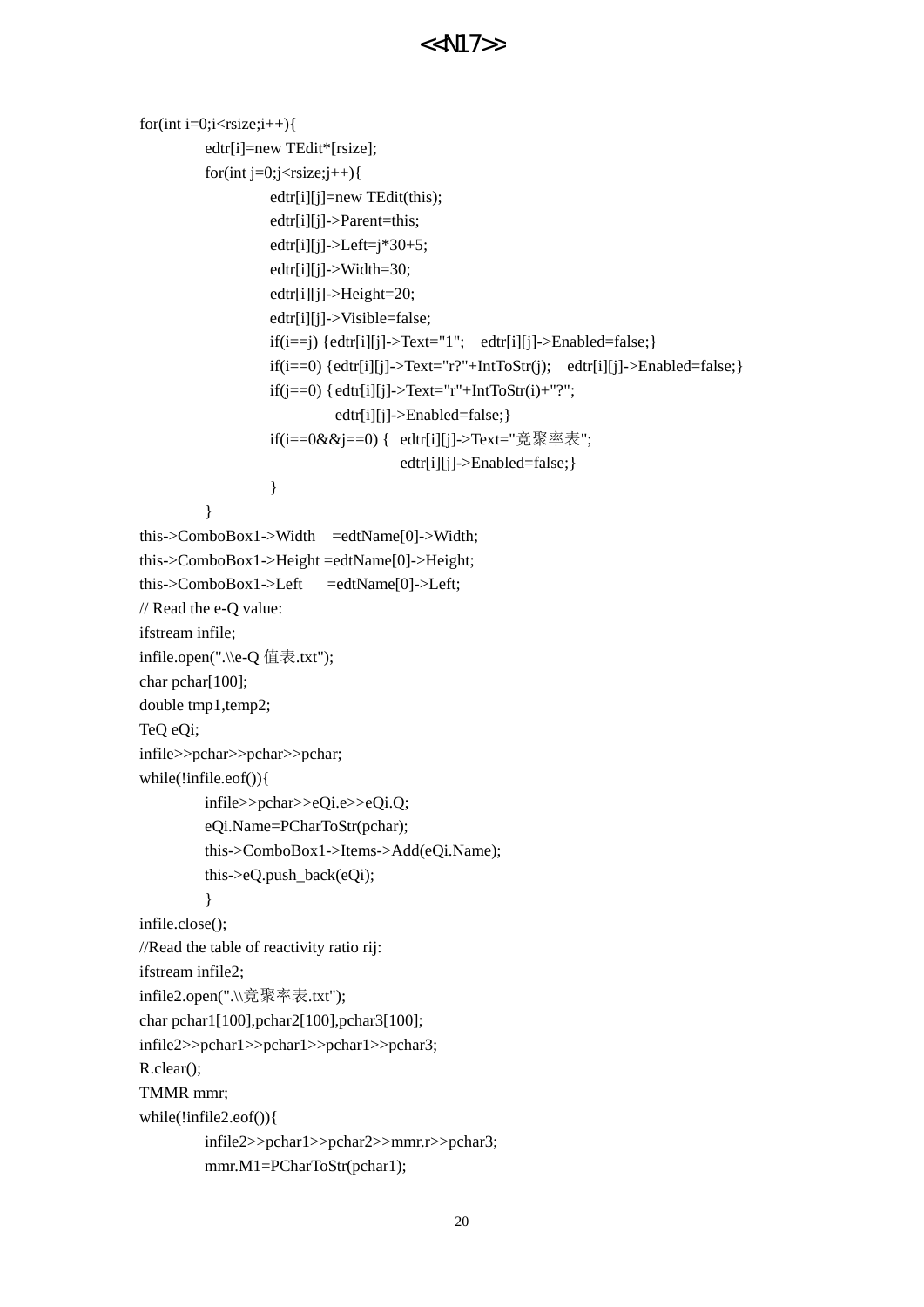```
 mmr.M2=PCharToStr(pchar2);
          mmr.Note=PCharToStr(pchar3);
          R.push_back(mmr);
 } 
infile2.close();
this->IsEdtNameShow=false;
this->Chart1->Width=this->Width-this->Chart1->Left-20;
this->Chart1->Height=this->Height-this->Chart1->Top-50;
} 
//---------------------------------------------------------------------------
//Add polymerized monomers: 
void __fastcall TForm1::Button1Click(TObject *Sender)
{ 
if(N==Mmax)return;
this->ComboBox1->Visible=true;
edtName[N+1]->Visible=false;
//Hide edtr:
if(this->IsEdtNameShow){
         for(int i=0;i\le=N;i++)
                   for(int j=0;j <= N;j + + )
                              edtr[i][j]->Visible=false;
          this->IsEdtNameShow=false;
 } 
//Display interface: 
if(N==0){
         edtName[N]->Text="单体名称: ";
          edtName[N]->Top=50;
          edtName[N]->Enabled=false;
          edtName[N]->Visible=true;
         edtM0[N]->Text="Mole 数: ";
          edtM0[N]->Top=edtName[N]->Top; // Both alignment
          edtM0[N]->Enabled=false;
          edtM0[N]->Visible=true;
          } 
if(N>0 && edtName[N]->Text=="") return;
edtName[N]->Visible=true;
if(N<Mmax){
          edtName[N]->Enabled=false;
          N++;
          edtName[N]->Top=edtName[N-1]->Top+edtName[N-1]->Height;
          edtM0[N]->Top=edtM0[N-1]->Top+edtM0[N-1]->Height;
          edtM0[N]->Visible=true;
          }
```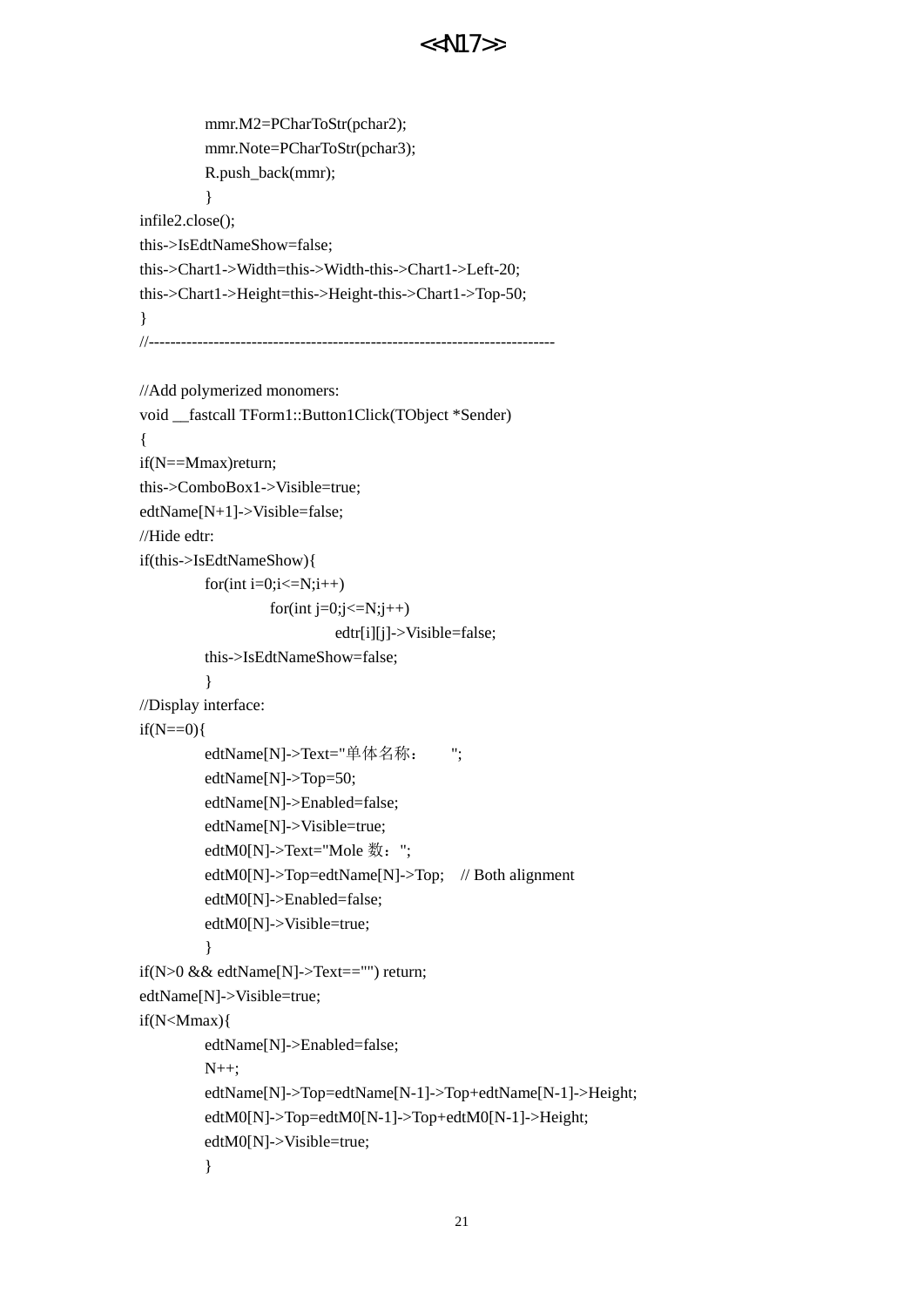```
this->ComboBox1->Top=edtM0[N]->Top;
this->ComboBox1->Text="";
this->ComboBox1->Visible=true;
this->ComboBox1->Enabled=true;
} 
//---------------------------------------------------------------------------
void __fastcall TForm1::FormCreate(TObject *Sender)
{ 
this->ComboBox1->Visible=false;
} 
//---------------------------------------------------------------------------
void __fastcall TForm1::FormDestroy(TObject *Sender)
{ 
for(int i=0;i<Mmax+1;i++){
          delete edtName[i];
          delete edtM0[i];
 } 
delete edtName;
delete edtM0;
} 
//---------------------------------------------------------------------------
void __fastcall TForm1::ComboBox1Change(TObject *Sender)
{ 
if(this->ComboBox1->Text=="") return;
for(int i=1;i < N; i++){
          if(this->ComboBox1->Text==edtName[i]->Text){
                    this->ComboBox1->Text="";
                    return;
 } 
 } 
edtName[N]->Text=this->ComboBox1->Text;
} 
//---------------------------------------------------------------------------
void fastcall TForm1::ComboBox1Exit(TObject *Sender)
{ 
if(this->ComboBox1->Text=="") return;
for(int i=1;i<N;i++){
          if(this->ComboBox1->Text==edtName[i]->Text){
                    ShowMessage("输入重复!");
                    this->ComboBox1->Text="";
```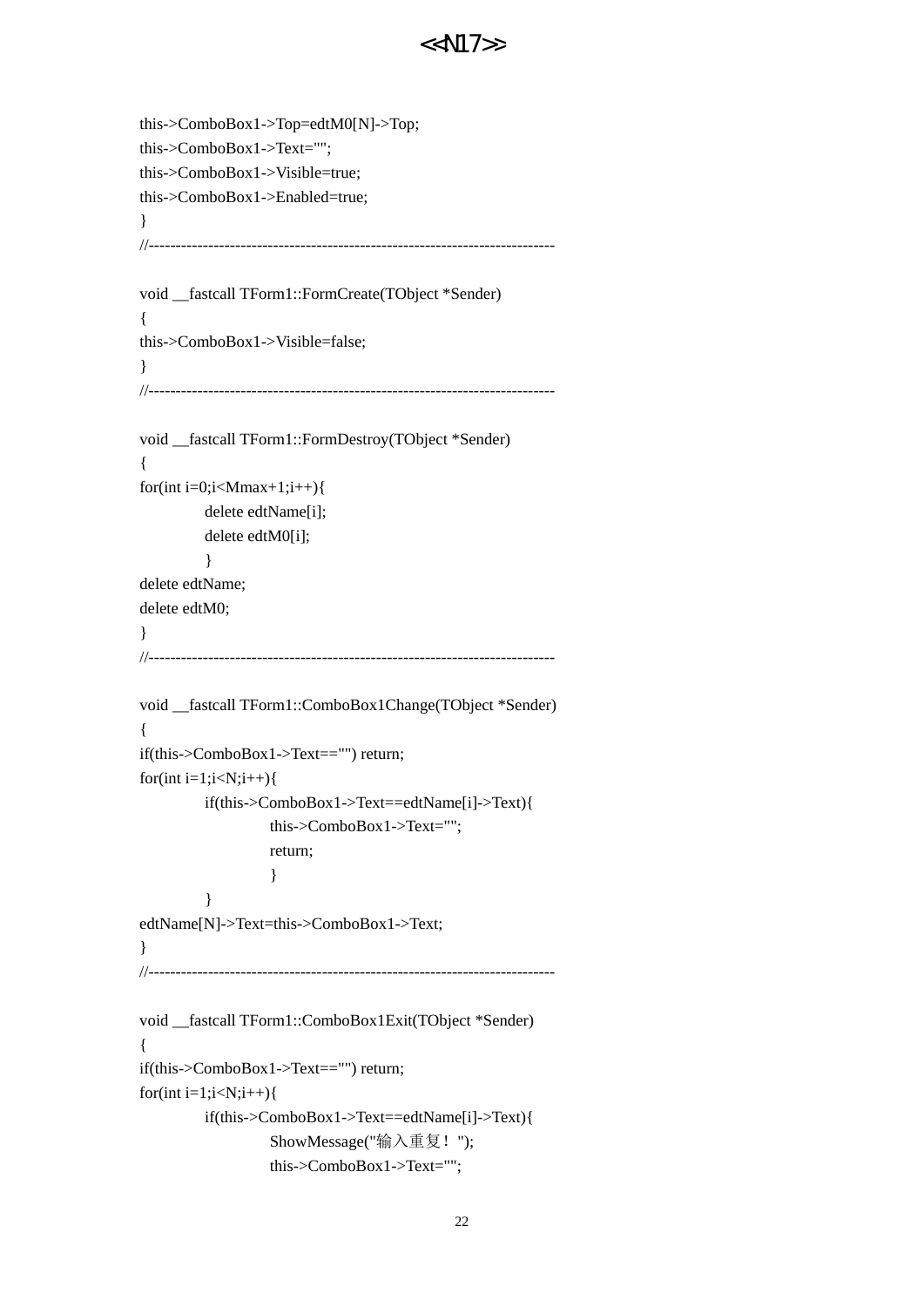```
 this->ComboBox1->Focused();
                  return;
 } 
         } 
edtName[N]->Text=this->ComboBox1->Text;
} 
//---------------------------------------------------------------------------
// Upon completion of data entry, data processing begins: 
void __fastcall TForm1::Button2Click(TObject *Sender)
{ 
// Check for errors and warnings: 
if(N==0||N==1){ ShowMessage("错误:共聚单体少于 2 种!");
         return;
 } 
if(edtName[N]->Text==""){
         ShowMessage("请完成第"+IntToStr(N)+"单体的选择!");
         return;
         } 
//Display edtr: 
if(!this->IsEdtNameShow){
        for(int i=0;i\le=N;i++){
                 for(int j=0;j <= N;j++){
                          edtr[i][j]->Top=edtName[N]->Top+30+i*20;
                          edtr[i][j]->Visible=true;
 } 
 } 
         this->IsEdtNameShow=true;
 } 
//Dispose: 
edtName[N]->Text=this->ComboBox1->Text;
this->ComboBox1->Enabled=false;
this->ComboBox1->Visible=false;
edtName[N]->Enabled=false;
edtName[N]->Visible=true;
int num=0;
for(int i=1;i\le=N;i++)
         num+=(edtM0[i]->Text=="")?0:1;
if(num<2){ShowMessage("错误: 投料单体少于 2 种! "); return;}
//Begin running: 
if(num<N)ShowMessage("警告:有"+IntToStr(N-num)+"种单体未投料!");
//Obtain M0, e, Q:
```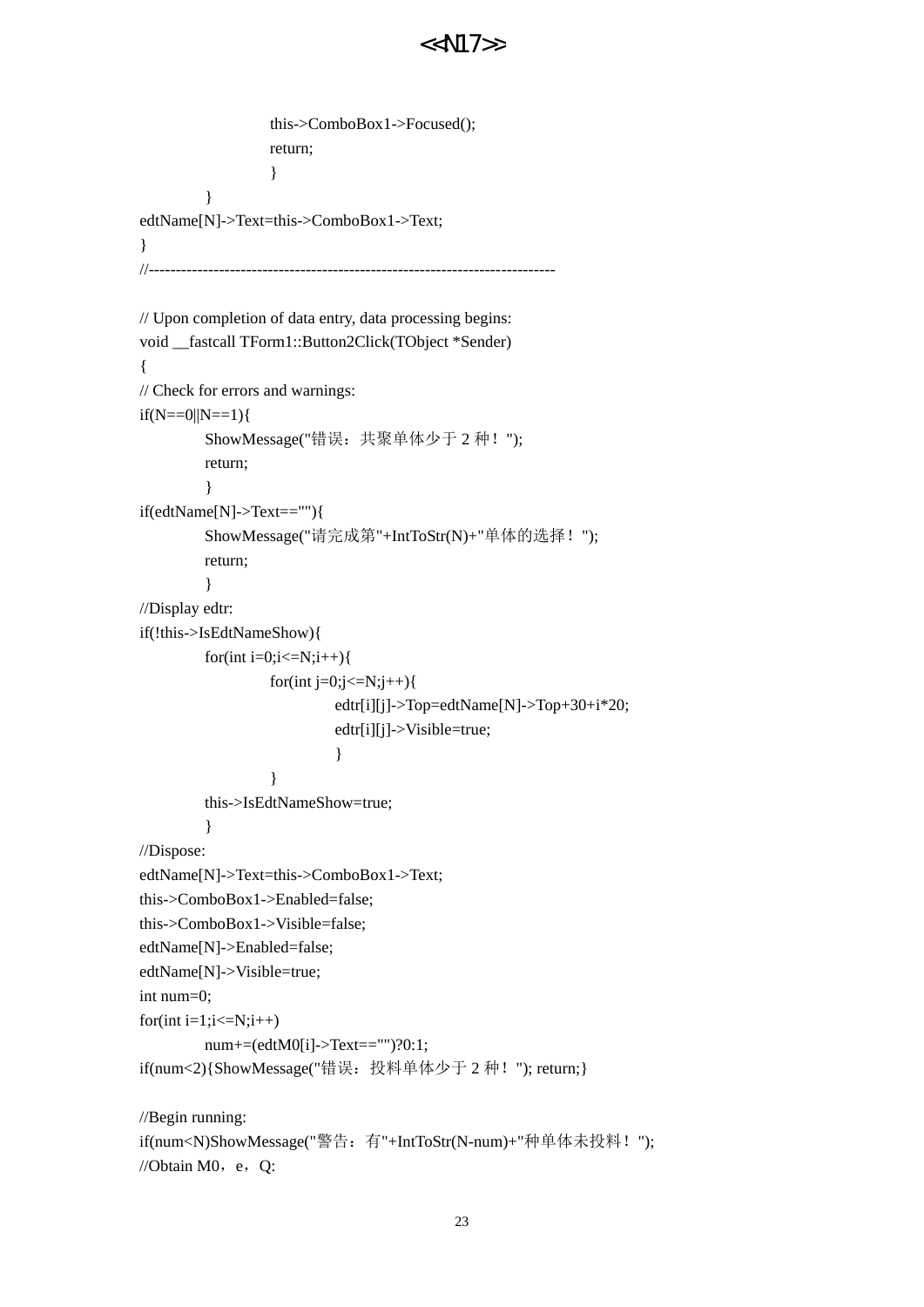```
for(int i=0;i<N;i++){
          if(edtM0[i+1]->Text=="")M0[i]=0;
         else M0[i]=edtM0[i+1]->Text.ToDouble();
          myNames[i]=edtName[i+1]->Text;
         for(unsigned j=0;j<eQ.size);j++){
                   if(myNames[i]==eQ[j].Name){
                            e[i]=eQ[j].e;
                           Q[i]=eQ[j].Q; } 
 } 
          } 
//Check rij: 
for(int i=0;i<N;i++){
         for(int j=0; j < N; j++){
                  if(i == j) {r[i][j]=1; continue;} bool finded=false;
                  for(unsigned k=0;k<R.size();k++){
                           if(myNames[i]==R[k].M1 && myNames[j]==R[k].M2){
                                    r[i][j]=R[k].r; finded=true;
                                     break;
                                    } 
 } 
                  if(!finded)r[i][j]=-1;if(r[i][j]>=0)edtr[i+1][j+1]>Text=r[i][j]; } 
          } 
} 
//---------------------------------------------------------------------------
//Calculate the conversion ratio curve data and plot: 
void fastcall TForm1::Button3Click(TObject *Sender)
{ 
TCopolymerization aa;
Vector ve(N), vQ(N), vMO(N);for(int i=1;i<=N; i++){
         ve[i]=e[i-1]; vQ[i]=Q[i-1];
         vM0[i]=M0[i-1]; } 
matrix mr0(N,N);
for(int i=1;i\le=N;i++){
         for(int j=1;j <= N;j + + ) {
                  if(edtr[i][j]->Text=="")
```